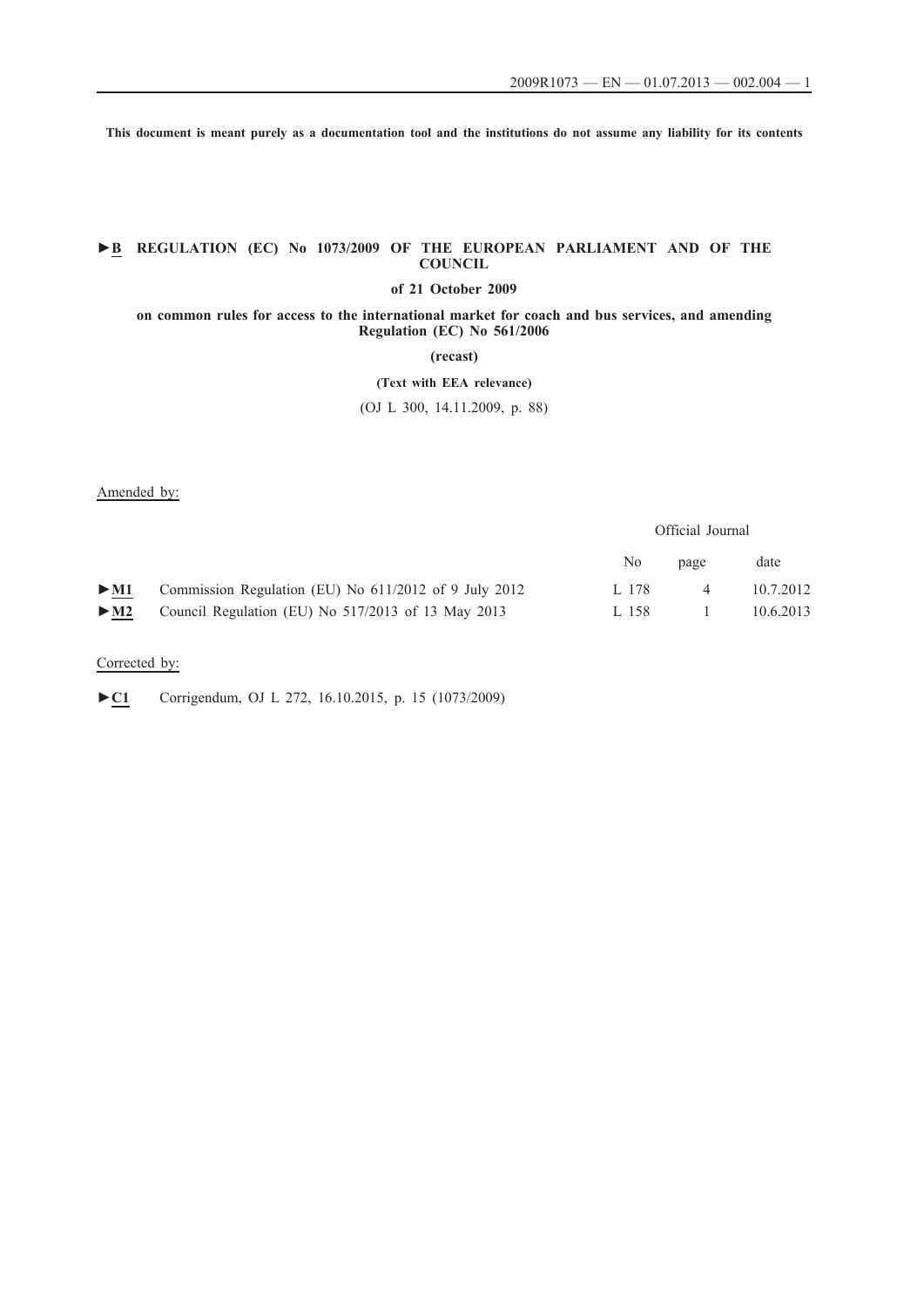### **REGULATION (EC) No 1073/2009 OF THE EUROPEAN PARLIAMENT AND OF THE COUNCIL**

#### **of 21 October 2009**

## **on common rules for access to the international market for coach and bus services, and amending Regulation (EC) No 561/2006**

#### **(recast)**

#### **(Text with EEA relevance)**

THE EUROPEAN PARLIAMENT AND THE COUNCIL OF THE EUROPEAN UNION,

Having regard to the Treaty establishing the European Community, and in particular Article 71 thereof,

Having regard to the proposal from the Commission,

Having regard to the opinion of the European Economic and Social Committee  $(1)$ ,

After consulting the Committee of the Regions,

Acting in accordance with the procedure laid down in Article 251 of the Treaty  $(2)$ ,

Whereas:

- (1) A number of substantial changes are to be made to Council Regulation (EEC) No 684/92 of 16 March 1992 on common rules for the international carriage of passengers by coach and bus (3) and to Council Regulation (EC) No 12/98 of 11 December 1997 laying down the conditions under which non-resident carriers may operate national road passenger transport services within a Member State  $(4)$ . In the interests of clarity and simplification, those Regulations should be recast and incorporated into one single regulation.
- (2) The establishment of a common transport policy entails, inter alia, laying down common rules applicable to the international carriage of passengers by road as well as the conditions under which non-resident carriers may operate national transport services within a Member State.
- (3) To ensure a coherent framework for the international carriage of passengers by coach and bus throughout the Community, this Regulation should apply to all international carriage on Community territory. Carriage from Member States to third countries is still largely covered by bilateral agreements between the Member States and those third countries. Therefore, this Regulation should not apply to that part of the journey within the territory of the Member State of picking up or setting down, as long as the necessary agreements between the Community and the third countries concerned have not been concluded. It should, however, apply to the territory of a Member State crossed in transit.

<sup>(1)</sup> OJ C 10, 15.1.2008, p. 44.

<sup>(2)</sup> Opinion of the European Parliament of 5 June 2008 (not yet published in the Official Journal), Council Common Position of 9 January 2009 (OJ C 62 E, 17.3.2009, p. 25), Position of the European Parliament of 23 April 2009 (not yet published in the Official Journal) and Council Decision of 24 September 2009.

<sup>(3)</sup> OJ L 74, 20.3.1992, p. 1.

<sup>(4)</sup> OJ L 4, 8.1.1998, p. 10.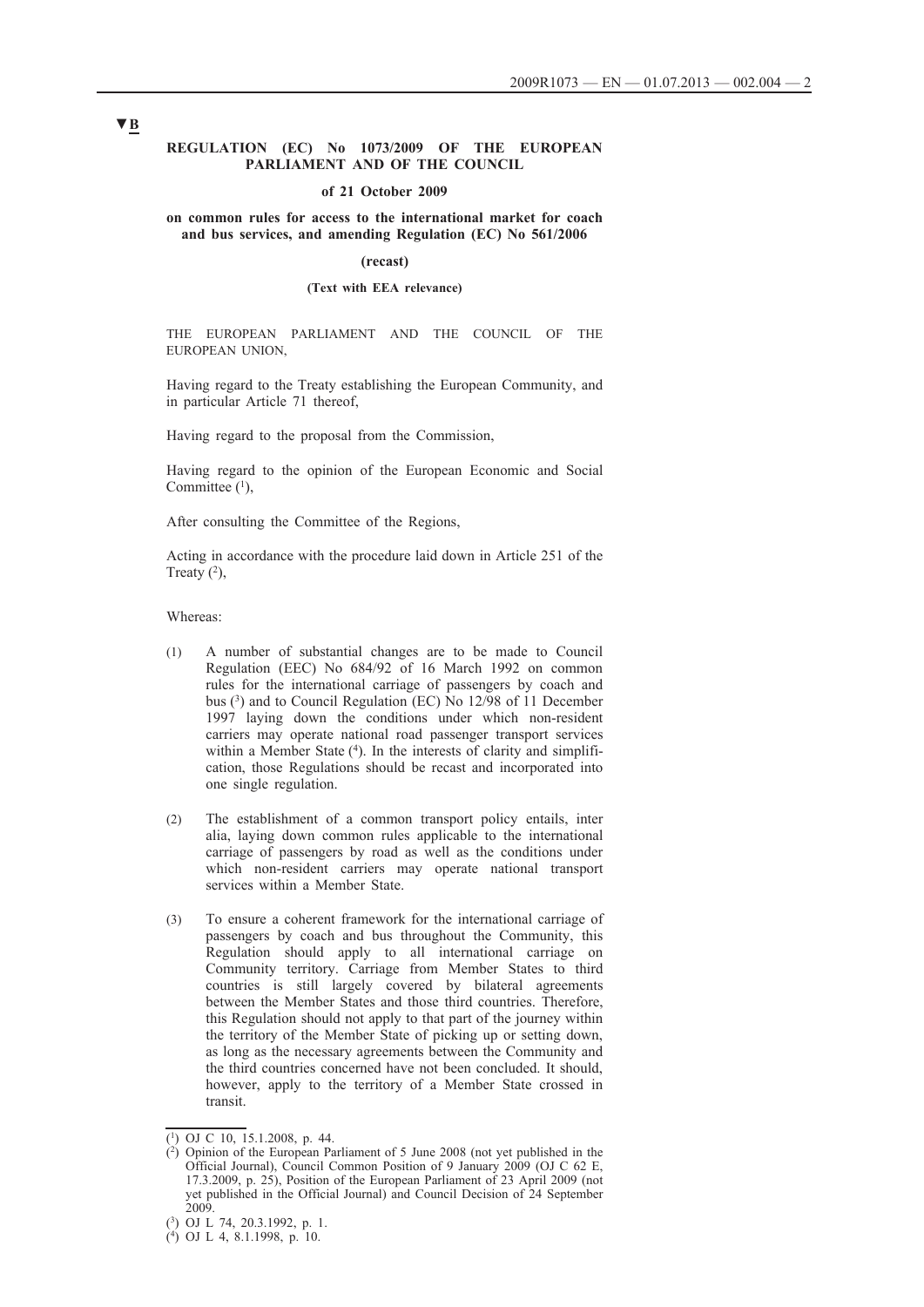- (4) Freedom to provide services constitutes a basic principle of the common transport policy and requires that carriers from all Member States be guaranteed access to international transport markets without discrimination on grounds of nationality or place of establishment.
- (5) The international carriage of passengers by coach and bus should be conditional on the possession of a Community licence. Carriers should be required to carry a certified true copy of the Community licence aboard each of their vehicles, in order to facilitate effective controls by enforcement authorities, especially those outside the Member State in which the carrier is established. The conditions governing the issue and withdrawal of Community licences, their periods of validity and the detailed rules for their use should be determined. It is also necessary to lay down detailed specifications as regards the layout and other features of the Community licence and the certified copies thereof.
- (6) Roadside checks should be carried out without direct or indirect discrimination on grounds of the nationality of the road transport operator or the country of establishment of the road transport operator or of registration of the vehicle.
- (7) There should be provision for flexible arrangements subject to certain conditions for special regular services and certain occasional services, in order to satisfy market demand.
- (8) While maintaining authorisation arrangements for regular services, certain rules should be amended, particularly as regards authorisation procedures.
- (9) The authorisation for regular services should henceforth be granted subsequent to an authorisation procedure, unless there are clearly specified grounds for refusal attributable to the applicant. The grounds for refusal relating to the relevant market should be either that the service applied for would seriously affect the viability of a comparable service operated under one or more public service contracts on the direct sections concerned or that the principal purpose of the service is not to carry passengers between stops located in different Member States.
- (10) Non-resident carriers should be allowed to operate national road passenger services, but regard should be had to the specific characteristics of each form of service. When such cabotage operations are performed, they should be subject to Community legislation such as Regulation (EC) No 561/2006 of the European Parliament and of the Council of 15 March 2006 on the harmonisation of certain social legislation relating to road transport  $(1)$ and to national law in force in specified areas in the host Member State.

**<sup>▼</sup>B**

 $\overline{(^1)}$  OJ L 102, 11.4.2006, p. 1.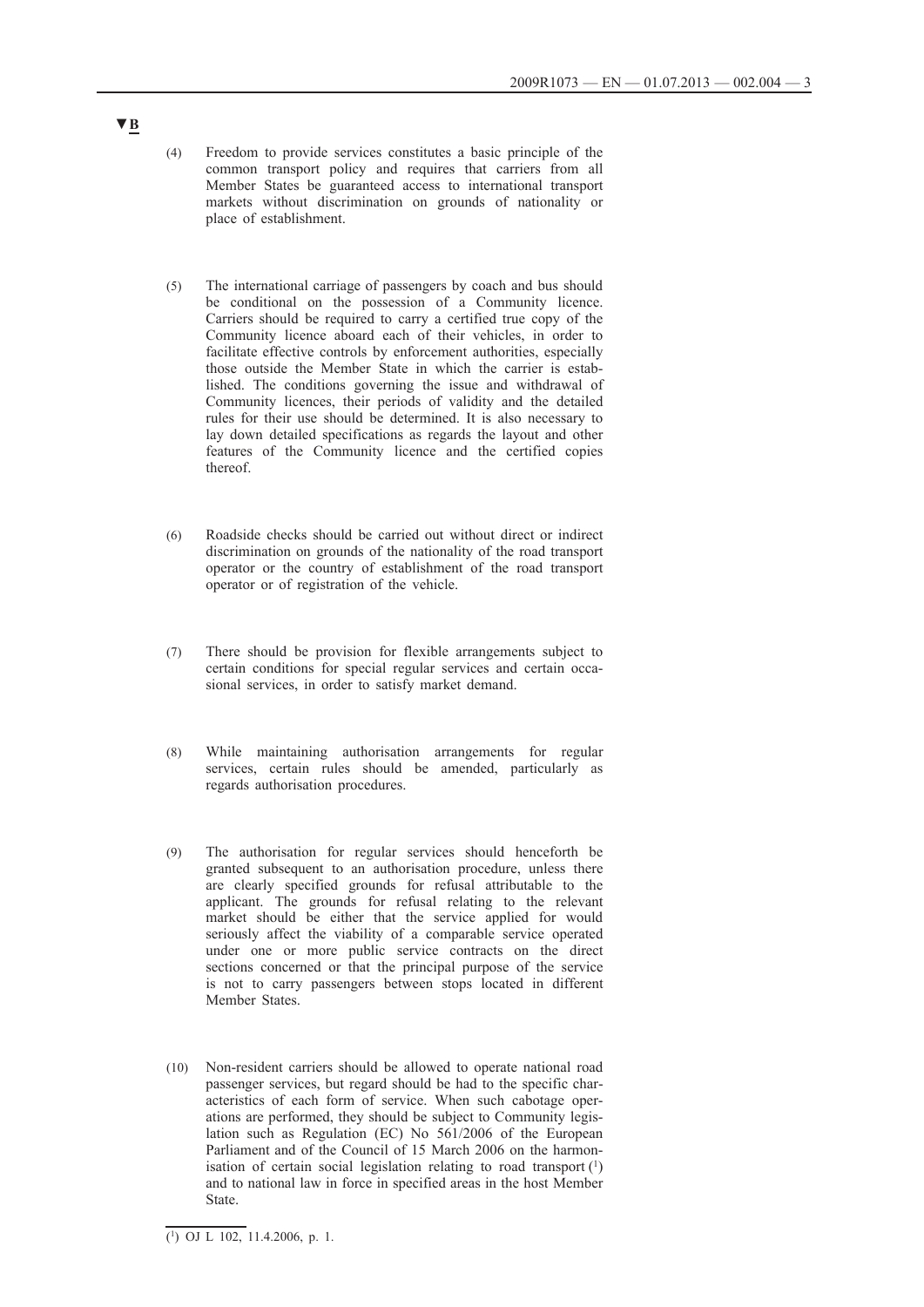- (11) The provisions of Directive 96/71/EC of the European Parliament and of the Council of 16 December 1996 concerning the posting of workers in the framework of the provision of services  $(1)$  apply to transport undertakings performing a cabotage operation.
- (12) Where regular services are concerned, only regular services provided as part of a regular international service, excluding urban and suburban services, should be opened up to nonresident carriers, subject to certain conditions, and in particular to the legislation in force in the host Member State.
- (13) Member States should grant each other mutual assistance with a view to the sound application of this Regulation.
- (14) Administrative formalities should be reduced as far as possible without abandoning the controls and penalties that guarantee the correct application and effective enforcement of this Regulation. To this end, the existing rules on the withdrawal of the Community licence should be clarified and strengthened. The current rules should be adapted to allow the effective sanctioning of serious infringements committed in a Member State other than the Member State of establishment. Penalties should be nondiscriminatory and proportionate to the seriousness of the infringements. It should be possible to lodge an appeal in respect of any penalties imposed.
- (15) Member States should enter in their national electronic register of road transport undertakings all serious infringements attributable to carriers which have led to the imposition of a penalty.
- (16) In order to facilitate and strengthen the exchange of information between national authorities, Member States should exchange the relevant information through the national contact points set up pursuant to Regulation (EC) No 1071/2009 of the European Parliament and of the Council of 21 October 2009 establishing common rules concerning the conditions to be complied with to pursue the occupation of road transport operator  $(2)$ .
- (17) The measures necessary for the implementation of this Regulation should be adopted in accordance with Council Decision 1999/468/EC of 28 June 1999 laying down the procedures for the exercise of implementing powers conferred on the Commission  $(3)$ .
- (18) In particular, the Commission should be empowered to establish the format of certain documents to be used for the application of this Regulation and to adapt Annexes I and II of this Regulation to technical progress. Since those measures are of general scope and are designed to amend non-essential elements of this Regulation by supplementing it with new non-essential elements, they must be adopted in accordance with the regulatory procedure with scrutiny provided for in Article 5a of Decision 1999/468/EC.
- (19) Member States should take the necessary measures to implement this Regulation, in particular as regards effective, proportionate and dissuasive penalties.

<sup>(1)</sup> OJ L 18, 21.1.1997, p. 1.

<sup>(2)</sup> See page 51 of this Official Journal.

<sup>(3)</sup> OJ L 184, 17.7.1999, p. 23.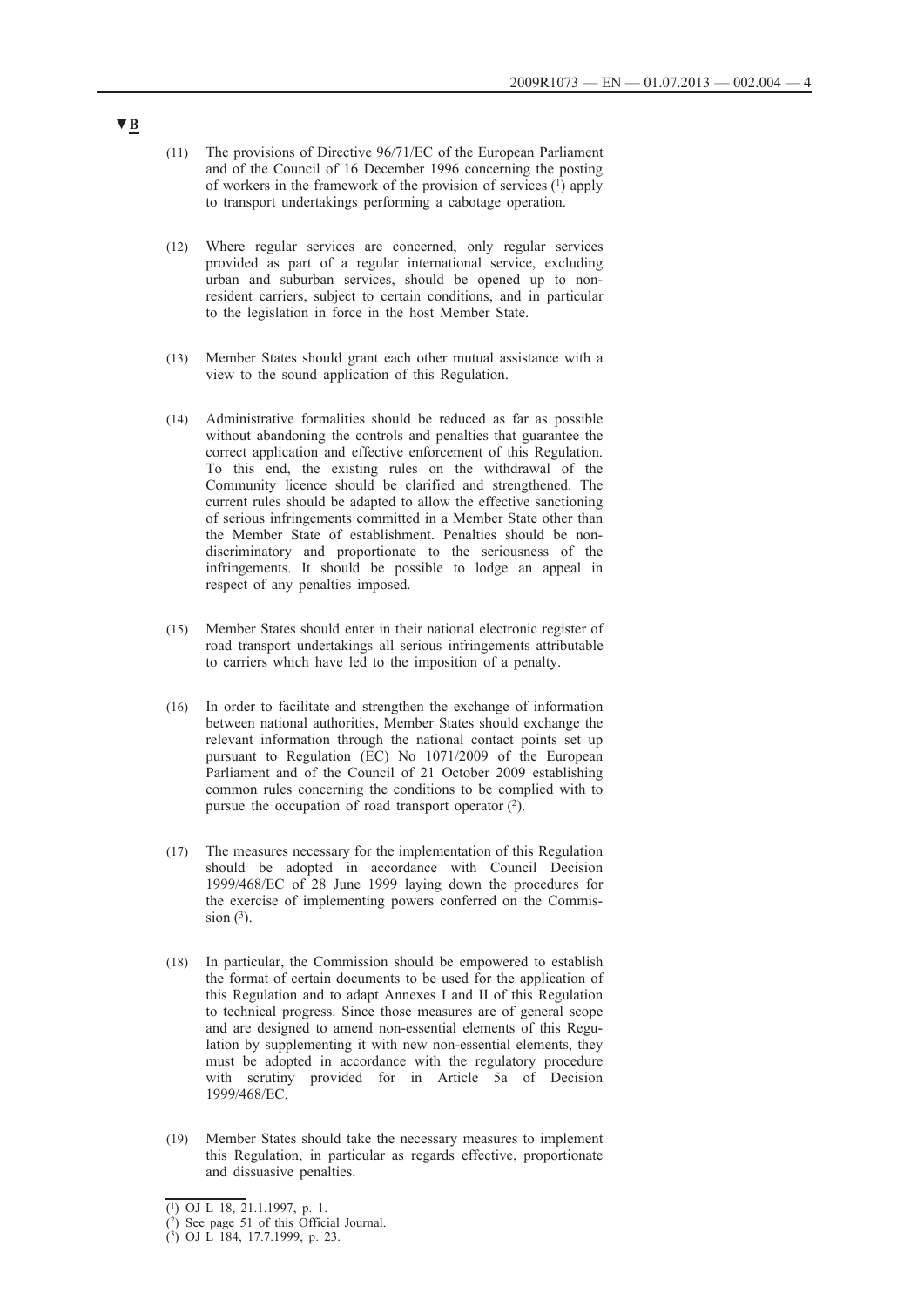- (20) In order to encourage tourism and the use of environmentally friendly means of transport, Regulation (EC) No 561/2006 should be amended to allow drivers engaged in a single occasional service providing international carriage of passengers to postpone their weekly rest period for up to 12 consecutive 24 hour periods if they are involved in passenger transport activities that typically do not include continuous and long driving hours. Such a postponement should only be allowed under very strict conditions which preserve road safety and take into account the working conditions of drivers, inter alia, the obligation to take weekly rest periods immediately before and after the service. The Commission should monitor closely the use of this derogation. If the factual situation which justifies the use of this derogation changes substantially and the derogation results in a deterioration of road safety, the Commission should take appropriate measures.
- (21) Since the objective of this Regulation, namely to ensure a coherent framework for the international carriage of passengers by coach and bus throughout the Community, cannot be sufficiently achieved by the Member States and can therefore, by reason of its scale and effects, be better achieved at Community level, the Community may adopt measures, in accordance with the principle of subsidiarity as set out in Article 5 of the Treaty. In accordance with the principle of proportionality, as set out in that Article, this Regulation does not go beyond what is necessary in order to achieve that objective,

HAVE ADOPTED THIS REGULATION:

### CHAPTER I

## **GENERAL PROVISIONS**

## *Article 1*

## **Scope**

This Regulation shall apply to the international carriage of passengers by coach and bus within the territory of the Community by carriers for hire or reward or by own-account carriers established in a Member State in accordance with its law, using vehicles which are registered in that Member State and are suitable and intended, by virtue of their construction and equipment, to carry more than nine persons, including the driver, and to the movement of such vehicles when empty in connection with such carriage.

A change of vehicle or an interruption of carriage to enable part of a journey to be made by another means of transport shall not affect the application of this Regulation.

2. In the event of carriage from a Member State to a third country and vice versa, this Regulation shall apply to the part of the journey on the territory of any Member State crossed in transit. It shall not apply to that part of the journey within the territory of the Member State of picking up or setting down, as long as the necessary agreement between the Community and the third country concerned has not been concluded.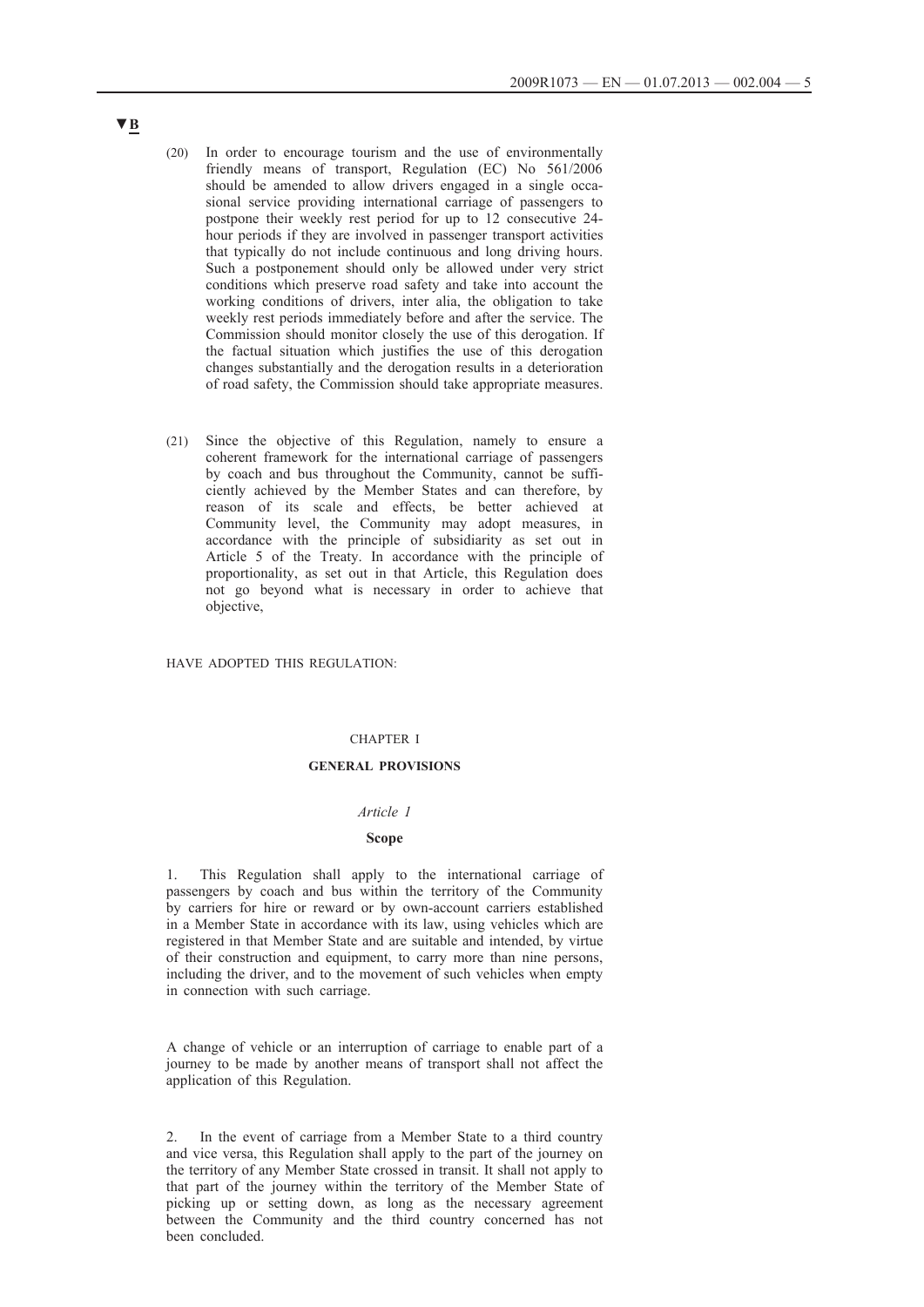3. Pending the conclusion of the agreements referred to in paragraph 2, this Regulation shall not affect provisions relating to the carriage from a Member State to a third country and vice-versa contained in bilateral agreements concluded between Member States and those third countries.

4. This Regulation shall apply to national road passenger services for hire or reward operated on a temporary basis by a non-resident carrier as provided for in Chapter V.

## *Article 2*

## **Definitions**

For the purposes of this Regulation, the following definitions shall apply:

- 1. 'international carriage' means:
	- (a) a journey undertaken by a vehicle the point of departure and the point of arrival of which are in two different Member States, with or without transit through one or more Member States or third countries;
	- (b) a journey undertaken by a vehicle of which the point of departure and the point of arrival are in the same Member State, while the picking up or setting down of passengers is in another Member State or in a third country;
	- (c) a journey undertaken by a vehicle from a Member State to a third country or vice versa, with or without transit through one or more Member States or third countries; or
	- (d) a journey undertaken by a vehicle between third countries, with transit through the territory of one or more Member States;
- 2. 'regular services' means services which provide for the carriage of passengers at specified intervals along specified routes, passengers being picked up and set down at predetermined stopping points;
- 3. 'special regular services' means regular services, by whomsoever organised, which provide for the carriage of specified categories of passengers to the exclusion of other passengers;
- 4. 'occasional services' means services which do not fall within the definition of regular services, including special regular services, and the main characteristic of which is the carriage of groups of passengers constituted on the initiative of the customer or the carrier himself;
- 5. 'own-account transport operations' means operations carried out for non-commercial and non-profit-making purposes by a natural or legal person, whereby:
	- the transport activity is only an ancillary activity for that natural or legal person, and
	- the vehicles used are the property of that natural or legal person or have been obtained by that person on deferred terms or have been the subject of a long-term leasing contract and are driven by a member of the staff of the natural or legal person or by the natural person himself or by personnel employed by, or put at the disposal of, the undertaking under a contractual obligation;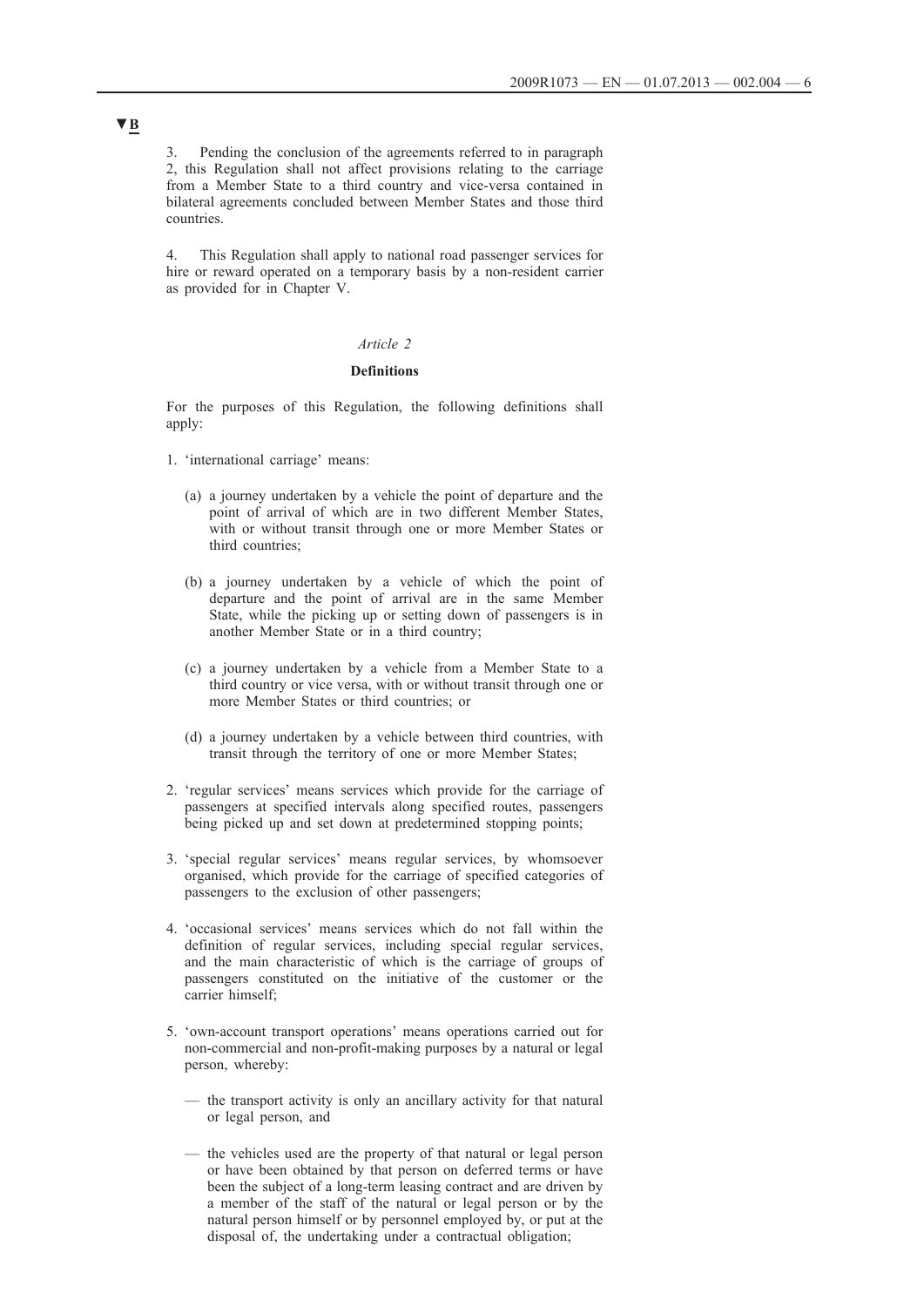- 6. 'host Member State' means a Member State in which a carrier operates other than the carrier's Member State of establishment;
- 7. 'cabotage operations' means either:
	- national road passenger services for hire and reward carried out on a temporary basis by a carrier in a host Member State, or
	- the picking up and setting down of passengers within the same Member State, in the course of a regular international service, in compliance with the provisions of this Regulation, provided that it is not the principal purpose of the service;
- 8. 'serious infringement of Community road transport legislation' means an infringement which may lead to the loss of good repute in accordance with Article  $6(1)$  and (2) of Regulation (EC) No 1071/2009, and/or to the temporary or permanent withdrawal of a Community licence.

## *Article 3*

### **Freedom to provide services**

1. Any carrier for hire or reward referred to in Article 1 shall be permitted in accordance with this Regulation to carry out regular services, including special regular services and occasional services by coach and bus, without discrimination on grounds of nationality or place of establishment if he:

- (a) is authorised in the Member State of establishment to undertake carriage by means of regular services, including special regular services, or occasional services by coach and bus, in accordance with the market access conditions laid down by national legislation;
- (b) satisfies the conditions laid down in accordance with Community rules on admission to the occupation of road passenger transport operator in national and international transport operations; and
- (c) meets legal requirements regarding the standards for drivers and vehicles as laid down, in particular, in Council Directive 92/6/EEC of 10 February 1992 on the installation and use of speed limitation devices for certain categories of motor vehicles in the Community (1), Council Directive  $96/53/EC$  of 25 July 1996 laying down for certain road vehicles circulating within the Community the maximum authorised dimensions in national and international traffic and the maximum authorised weights in international traffic (2) and Directive 2003/59/EC of the European Parliament and of the Council of 15 July 2003 on the initial qualification and periodic training of drivers of certain road vehicles for the carriage of goods or passengers  $(3)$ .

 $\overline{$ (1) OJ L 57, 2.3.1992, p. 27.

<sup>(2)</sup> OJ L 235, 17.9.1996, p. 59.

<sup>(3)</sup> OJ L 226, 10.9.2003, p. 4.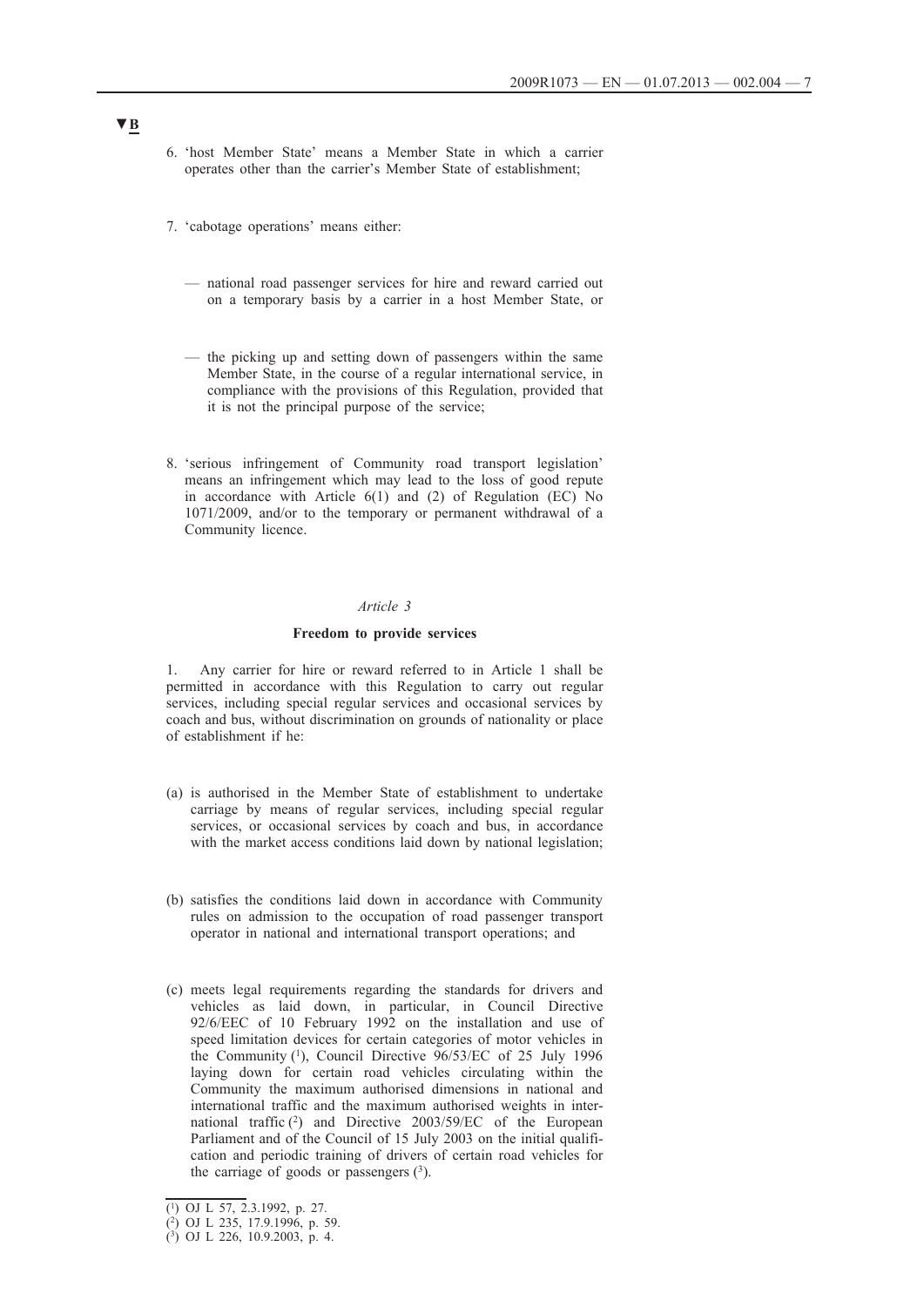2. Any own-account carrier referred to in Article 1 shall be permitted to carry out the transport services pursuant to Article 5(5) without discrimination on grounds of nationality or place of establishment if he:

- (a) is authorised in the Member State of establishment to undertake carriage by coach and bus in accordance with the market-access conditions laid down in national legislation; and
- (b) meets legal requirements regarding the standards for drivers and vehicles as laid down, in particular, in Directives 92/6/EEC, 96/53/EC and 2003/59/EC.

## CHAPTER II

## **COMMUNITY LICENCE AND MARKET ACCESS**

### *Article 4*

## **Community licence**

1. International carriage of passengers by coach and bus shall be carried out subject to possession of a Community licence issued by the competent authorities of the Member State of establishment.

2. The competent authorities of the Member State of establishment shall issue the holder with the original of the Community licence, which shall be kept by the carrier, and the number of certified true copies thereof corresponding to the number of vehicles used for the international carriage of passengers at the disposal of the holder of the Community licence, whether those vehicles are wholly owned, or held in another form, particularly under an instalment-purchase, hire or leasing contract.

The Community licence and the certified true copies thereof shall correspond to the model set out in Annex II. They shall contain at least two of the security features listed in Annex I.

The Commission shall adapt Annexes I and II to technical progress. Those measures, designed to amend non-essential elements of this Regulation, shall be adopted in accordance with the regulatory procedure with scrutiny referred to in Article 26(2).

The Community licence and the certified true copies thereof shall bear the seal of the issuing authority as well as a signature and a serial number. The serial numbers of the Community licence and the certified true copies thereof shall be recorded in the national electronic register of road transport undertakings provided for in Article 16 of Regulation (EC) No 1071/2009 as part of the data relating to the carrier.

3. The Community licence shall be issued in the name of the carrier and shall be non-transferable. A certified true copy of the Community licence shall be kept in each of the carrier's vehicles and shall be presented at the request of any authorised inspecting officer.

4. The Community licence shall be issued for renewable periods of up to 10 years.

Community licences and certified true copies thereof issued before the date of application of this Regulation shall remain valid until their date of expiry.

5. Whenever an application for a Community licence is lodged, or a Community licence is renewed in accordance with paragraph 4 of this Article, the competent authorities of the Member State of establishment shall verify whether the carrier satisfies or continues to satisfy the conditions laid down in Article 3(1).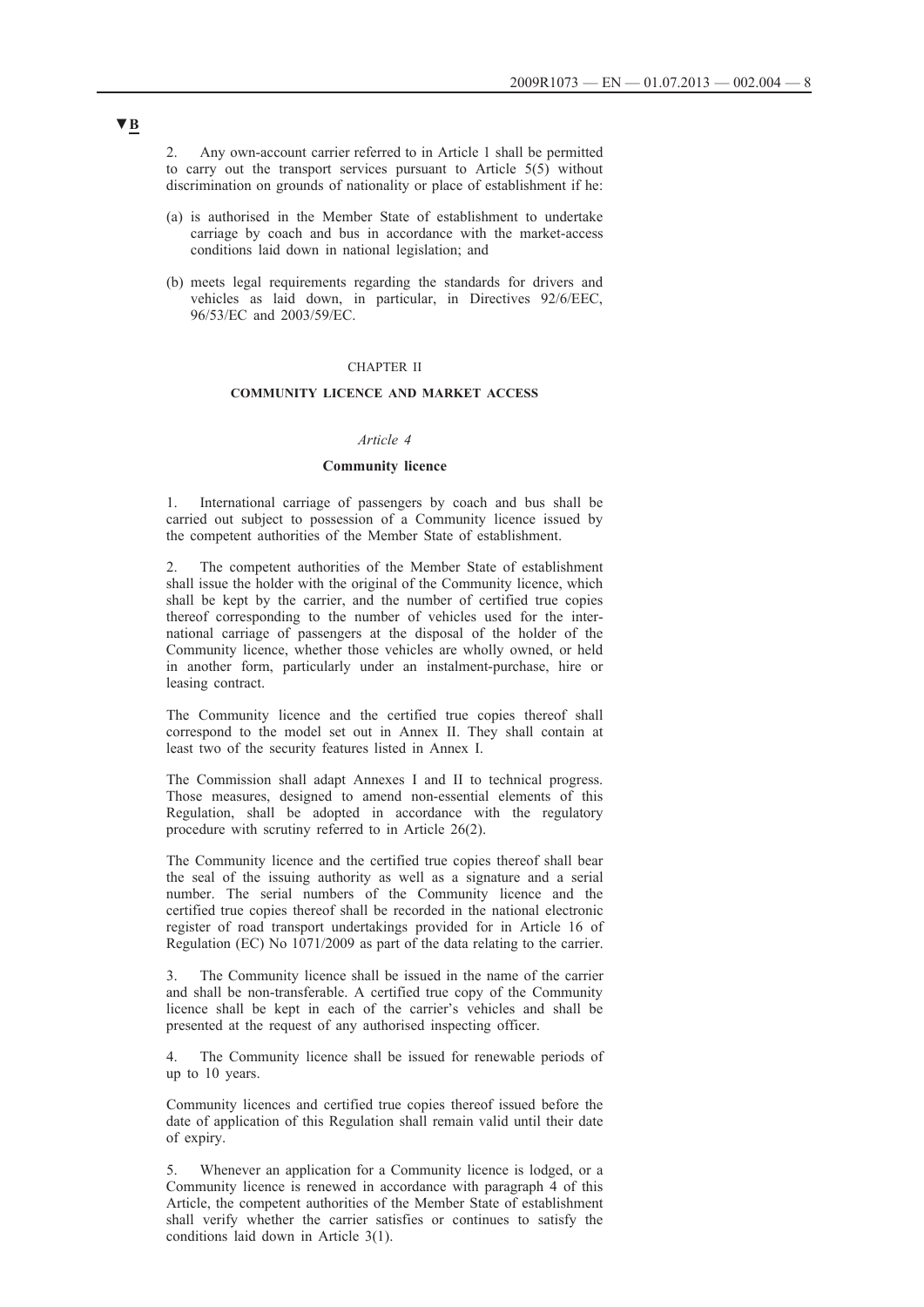6. Where the conditions referred to in Article 3(1) are not satisfied, the competent authorities of the Member State of establishment shall refuse to issue or renew or shall withdraw a Community licence by means of a reasoned decision.

7. Member States shall guarantee the right of the applicant for, or holder of, a Community licence to appeal against a decision by the competent authorities of the Member State of establishment to refuse or withdraw this licence.

8. Member States may decide that the Community licence shall also be valid for national transport operations.

## *Article 5*

## **Access to the market**

1. Regular services shall be open to all, subject, where appropriate, to compulsory reservation.

Such services shall be subject to authorisation in accordance with the provisions of Chapter III.

Regular services from a Member State to a third country and vice versa shall be subject to authorisation in accordance with the bilateral agreement between the Member State and the third country and, where appropriate, the transited Member State, as long as the necessary agreement between the Community and the third country concerned has not been concluded.

The regular nature of the service shall not be affected by any adjustment to the service operating conditions.

The organisation of parallel or temporary services, serving the same public as existing regular services, the non-serving of certain stops and the serving of additional stops on existing regular services shall be governed by the same rules as those applicable to existing regular services.

# **▼C1**

- 2. Special regular services shall include in particular:
- (a) the carriage of workers between home and work;
- (b) the carriage of school pupils and students to and from the educational institution.

The fact that a special service may be varied according to the needs of users shall not affect its classification as a regular service.

Special regular services shall not be subject to authorisation in accordance with Chapter III where they are covered by a contract concluded between the organiser and the carrier.

## **▼B**

3. Occasional services shall not require authorisation in accordance with Chapter III.

However, the organisation of parallel or temporary services comparable to existing regular services and serving the same public as the latter shall be subject to authorisation in accordance with the procedure laid down in Chapter III.

Occasional services shall not cease to be occasional services solely on the grounds that they are provided at certain intervals.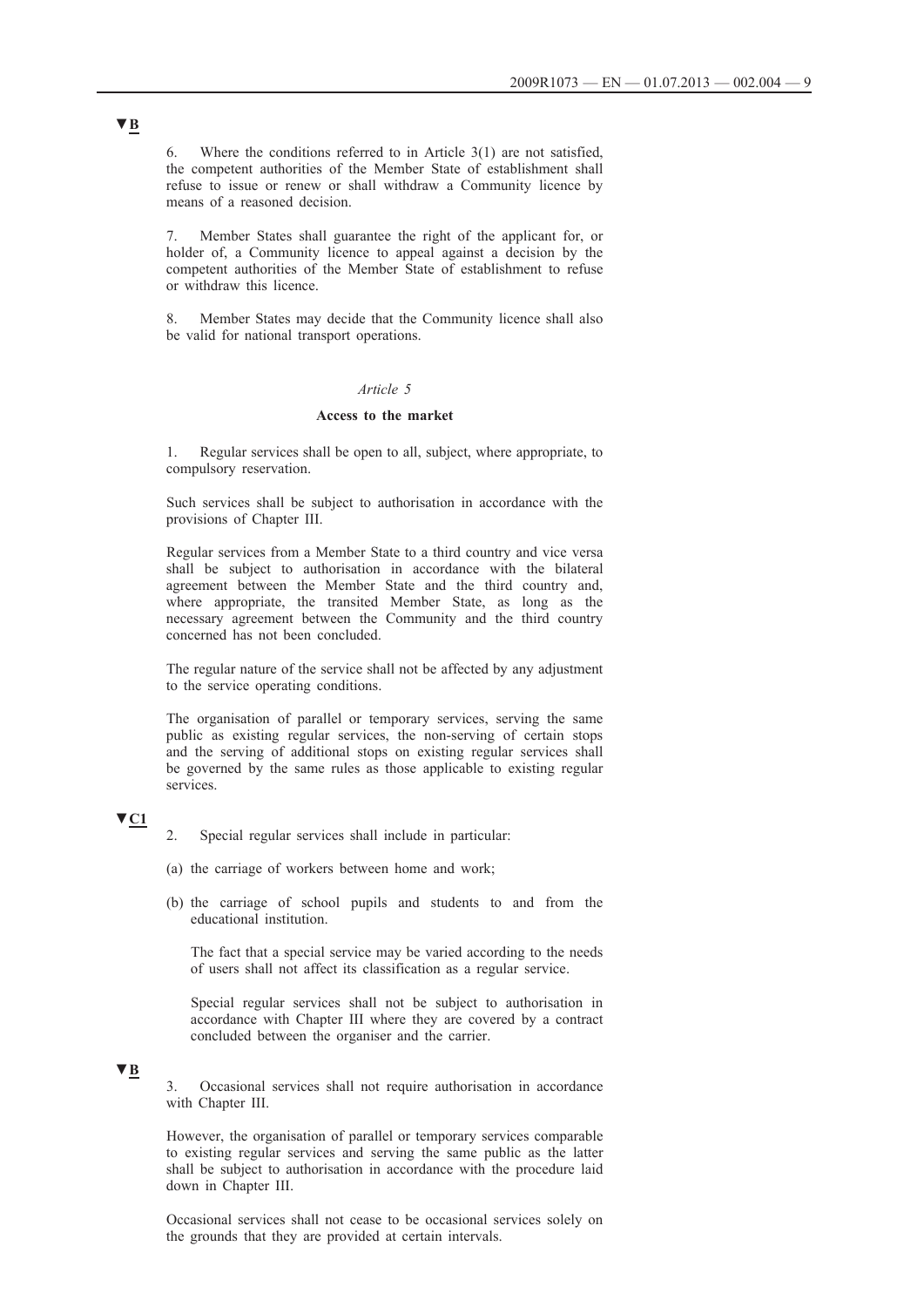Occasional services may be provided by a group of carriers acting on behalf of the same contractor, and travellers may catch a connection en route, with a different carrier of the same group, on the territory of a Member State.

The Commission shall establish the procedures for the names of such carriers and the connection points en route to be communicated to the competent authorities of the Member States concerned. Those measures, designed to amend non-essential elements of this Regulation by supplementing it, shall be adopted in accordance with the regulatory procedure with scrutiny referred to in Article 26(2).

4. Empty journeys by vehicles in connection with the transport operations referred to in the third subparagraph of paragraph 2, and in the first subparagraph of paragraph  $\overline{3}$ , shall likewise not require authorisation.

5. Own-account transport operations shall be exempt from any system of authorisation but shall be subject to a system of certificates.

The certificates shall be issued by the competent authorities of the Member State in which the vehicle is registered and shall be valid for the entire journey including transit.

The Commission shall establish the format of the certificates. Those measures, designed to amend non-essential elements of this Regulation by supplementing it, shall be adopted in accordance with the regulatory procedure with scrutiny referred to in Article 26(2).

## CHAPTER III

### **REGULAR SERVICES SUBJECT TO AUTHORISATION**

## *Article 6*

### **Nature of authorisation**

1. Authorisations shall be issued in the name of the carrier and shall be non-transferable. However, a carrier who has received an authorisation may, with the consent of the competent authority of the Member State in whose territory the point of departure is situated, hereinafter referred to as the 'authorising authority', operate the service through a subcontractor. In this case, the name of the subcontractor and its role shall be indicated in the authorisation. The subcontractor shall satisfy the conditions laid down in Article 3(1). For the purposes of this paragraph, the point of departure shall mean 'one of the termini of the service'.

In the case of undertakings associated for the purpose of operating a regular service, the authorisation shall be issued in the names of all the undertakings and shall state the names of all the operators. It shall be given to the undertaking that manages the operation and copies shall be given to the other undertakings.

The period of validity of an authorisation shall not exceed 5 years. It may be set at less either at the request of the applicant or by mutual consent of the competent authorities of the Member States on whose territory passengers are picked up or set down.

- 3. Authorisations shall specify the following:
- (a) the type of service;
- (b) the route of the service, giving in particular the point of departure and the point of arrival;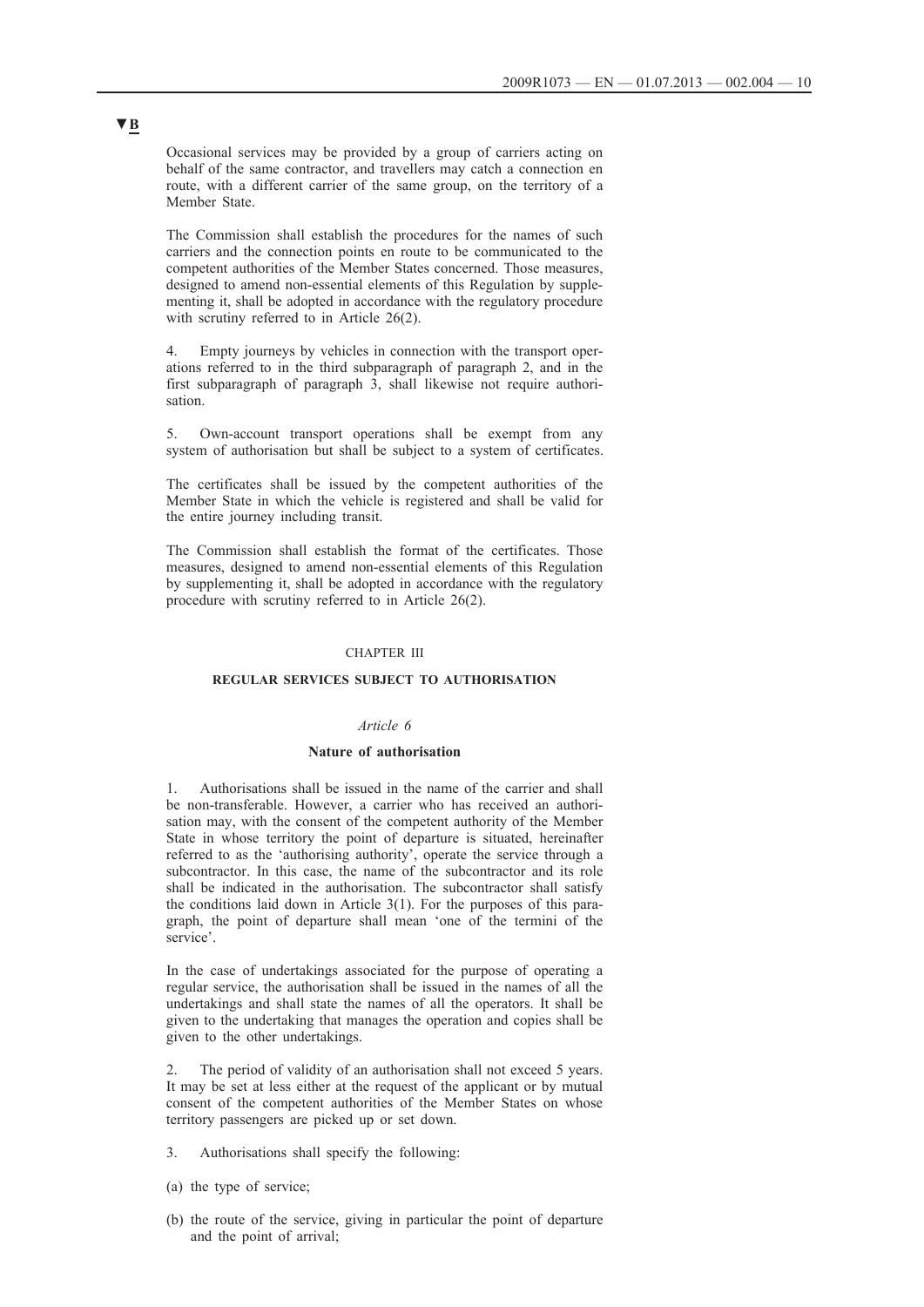(c) the period of validity of the authorisation;

(d) the stops and the timetable.

The Commission shall establish the format of the authorisations. Those measures, designed to amend non-essential elements of this Regulation by supplementing it, shall be adopted in accordance with the regulatory procedure with scrutiny referred to in Article 26(2).

5. Authorisations shall entitle their holder(s) to operate regular services in the territories of all Member States over which the routes of the service pass.

The operator of a regular service may use additional vehicles to deal with temporary and exceptional situations. Such additional vehicles may be used only under the same conditions as set out in the authorisation referred to in paragraph 3.

In this case, the carrier shall ensure that the following documents are carried on the vehicle:

- (a) a copy of the authorisation of the regular service;
- (b) a copy of the contract between the operator of the regular service and the undertaking providing the additional vehicles or an equivalent document;
- (c) a certified true copy of the Community licence issued to the operator providing the additional vehicles for the service.

#### *Article 7*

## **Submission of application for authorisation**

1. Applications for authorisation of regular services shall be submitted to the authorising authority.

The Commission shall establish the format of the applications. Those measures, designed to amend non-essential elements of this Regulation by supplementing it, shall be adopted in accordance with the regulatory procedure with scrutiny referred to in Article 26(2).

3. Persons applying for authorisation shall provide any further information which they consider relevant or which is requested by the authorising authority, in particular a driving schedule making it possible to monitor compliance with Community legislation on driving and rest periods and a copy of the Community licence.

### *Article 8*

#### **Authorising procedure**

1. Authorisations shall be issued in agreement with the authorities of all the Member States in whose territories passengers are picked up or set down. The authorising authority shall forward to such authorities, as well as to the competent authorities of Member States whose territories are crossed without passengers being picked up or set down, a copy of the application, together with copies of any other relevant documentation, and its assessment.

2. The competent authorities of the Member States whose agreement has been requested shall notify the authorising authority of their decision on the application within 2 months. This time limit shall be calculated from the date of receipt of the request for agreement which is shown in the acknowledgement of receipt. If the decision received from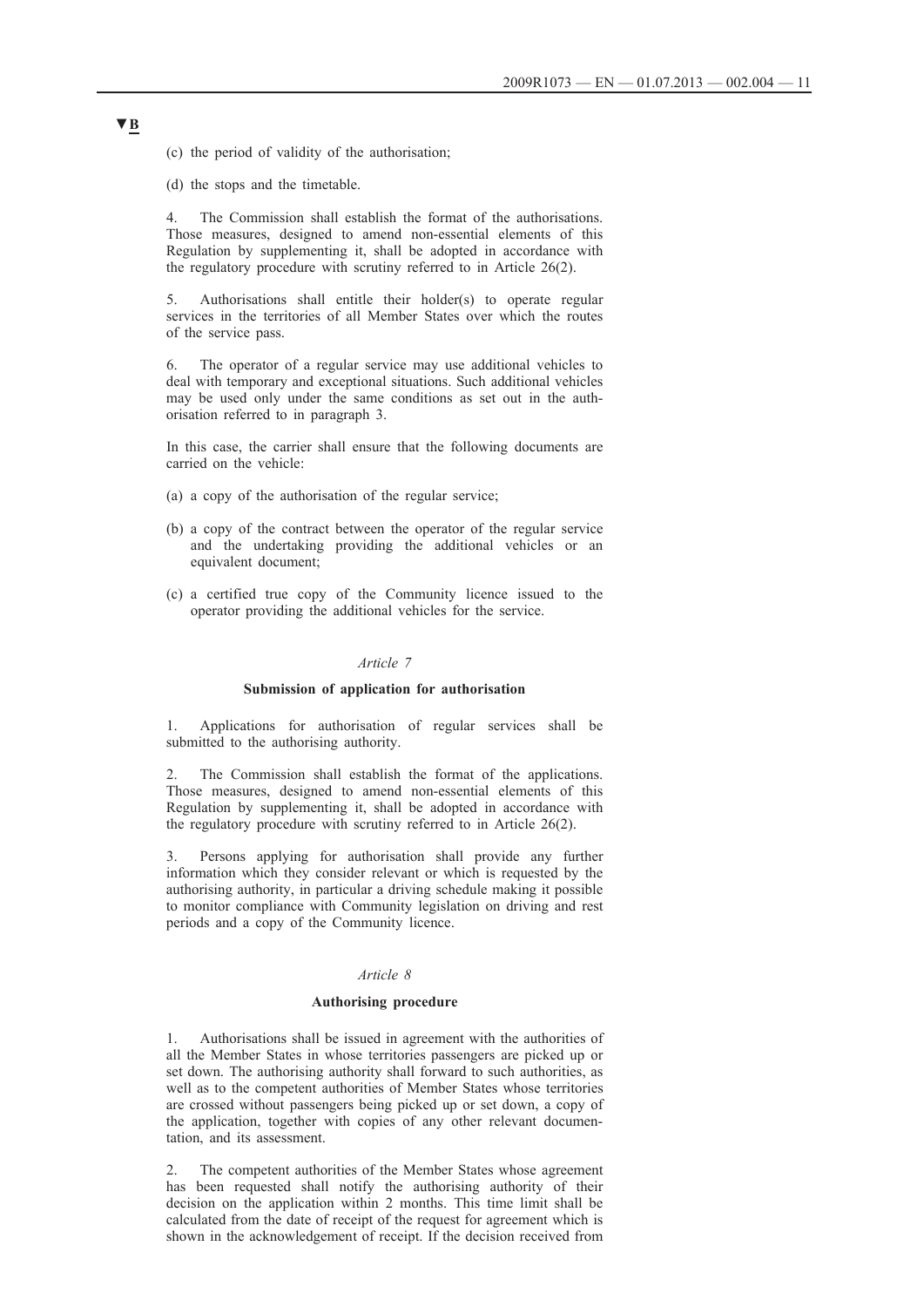the competent authorities of the Member States whose agreement has been requested is negative, it shall contain a proper statement of reasons. If the authorising authority does not receive a reply within 2 months, the authorities consulted shall be deemed to have given their agreement and the authorising authority may grant the authorisation.

The authorities of the Member States whose territories are crossed without passengers being picked up or set down may notify the authorising authority of their comments within the time limit laid down in the first subparagraph.

3. The authorising authority shall take a decision on the application within 4 months of the date of submission of the application by the carrier.

- 4. Authorisation shall be granted unless:
- (a) the applicant is unable to provide the service which is the subject of the application with equipment directly available to him;
- (b) the applicant has not complied with national or international legislation on road transport, and in particular the conditions and requirements relating to authorisations for international road passenger services, or has committed serious infringements of Community road transport legislation in particular with regard to the rules applicable to vehicles and driving and rest periods for drivers<sup>.</sup>
- (c) in the case of an application for renewal of authorisation, the conditions of authorisation have not been complied with;
- (d) a Member State decides on the basis of a detailed analysis that the service concerned would seriously affect the viability of a comparable service covered by one or more public service contracts conforming to Community law on the direct sections concerned. In such a case, the Member State shall set up criteria, on a non-discriminatory basis, for determining whether the service applied for would seriously affect the viability of the abovementioned comparable service and shall communicate them to the Commission, upon its request;
- (e) a Member State decides on the basis of a detailed analysis that the principal purpose of the service is not to carry passengers between stops located in different Member States.

In the event that an existing international coach and bus service is seriously affecting the viability of a comparable service covered by one or more public service contracts conforming to Community law on the direct sections concerned, due to exceptional reasons which could not have been foreseen at the time of granting the authorisation, a Member State may, with the agreement of the Commission, suspend or withdraw the authorisation to run the international coach and bus service after having given 6 months' notice to the carrier.

The fact that a carrier offers lower prices than those offered by other road carriers or the fact that the link in question is already operated by other road carriers shall not in itself constitute justification for rejecting the application.

5. The authorising authority and the competent authorities of all the Member States involved in the procedure to reach the agreement provided for in paragraph 1 may refuse applications only on the basis of reasons provided for in this Regulation.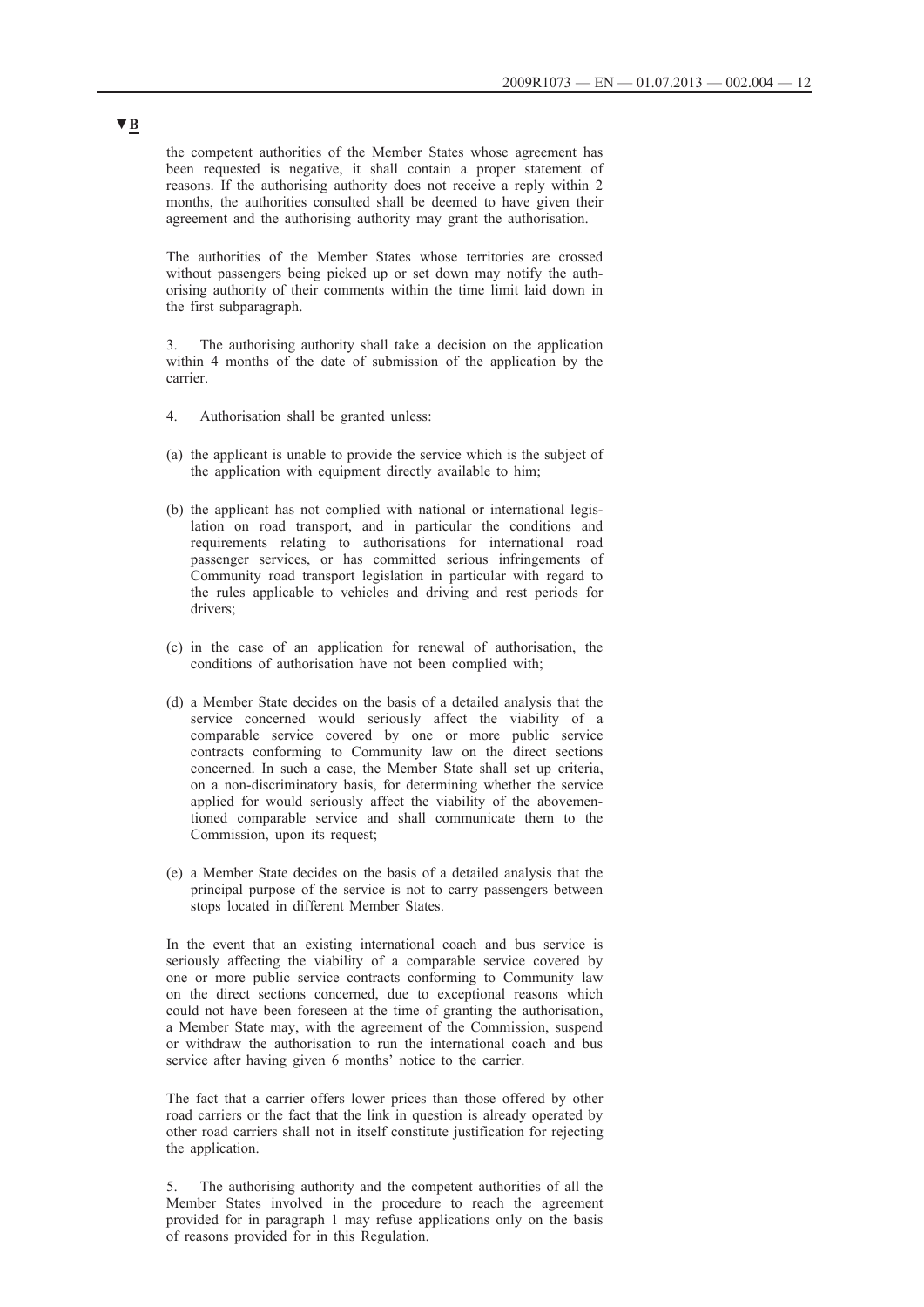6. Having completed the procedure laid down in paragraphs 1 to 5, the authorising authority shall grant the authorisation or formally refuse the application.

Decisions refusing an application shall state the reasons on which they are based. Member States shall ensure that transport undertakings are given the opportunity to make representations in the event of their application being refused.

The authorising authority shall inform all the authorities referred to in paragraph 1 of its decision, sending them a copy of any authorisation.

7. If the procedure for reaching the agreement referred to in paragraph 1 does not enable the authorising authority to decide on an application, the matter may be referred to the Commission within the time limit of 2 months calculated from the date of communication of a negative decision by one or more of the Member States consulted pursuant to paragraph 1.

After having consulted the Member States concerned, the Commission shall, within 4 months from receipt of the communication from the authorising authority, take a decision which shall take effect 30 days after the notification to the Member States concerned.

9. The Commission decision shall continue to apply until an agreement is reached between the Member States concerned.

#### *Article 9*

## **Renewal and alteration of authorisation**

Article 8 shall apply, *mutatis mutandis*, to applications for the renewal of authorisations or for alteration of the conditions under which the services subject to authorisation must be carried out.

In the event of a minor alteration to the operating conditions, in particular adjustment of intervals, fares and timetables, the authorising authority need only supply the other Member States concerned with information relating to the alteration.

The Member States concerned may agree that the authorising authority alone shall decide on alterations to the conditions under which a service is operated.

### *Article 10*

### **Lapse of an authorisation**

Without prejudice to the provisions of Regulation (EC) No 1370/2007 of the European Parliament and of the Council of 23 October 2007 on public passenger transport services by rail and by road (1), an authorisation for a regular service shall lapse at the end of its period of validity or 3 months after the authorising authority has received notice from its holder of his intention to withdraw the service. Such notice shall contain a proper statement of reasons.

2. Where demand for a service has ceased to exist, the period of notice provided for in paragraph 1 shall be of 1 month.

 $\overline{(^1)}$  OJ L 315, 3.12.2007, p. 1.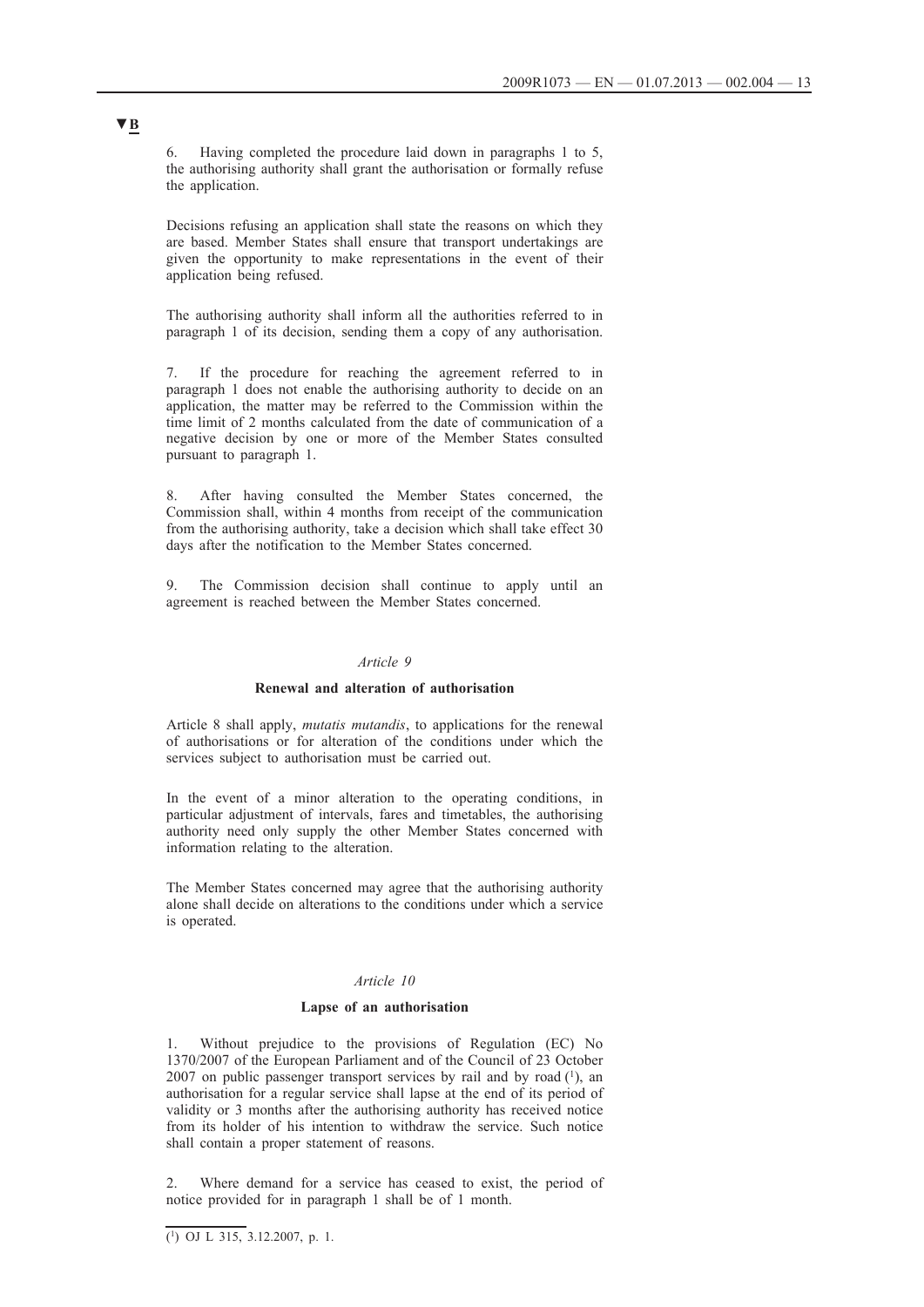3. The authorising authority shall inform the competent authorities of the other Member States concerned that the authorisation has lapsed.

4. The holder of the authorisation shall notify users of the service concerned of its withdrawal 1 month in advance by means of appropriate publicity.

## *Article 11*

### **Obligations of carriers**

1. Save in the event of *force majeure*, the operator of a regular service shall, until the authorisation expires, take all measures to guarantee a transport service that fulfils the standards of continuity, regularity and capacity and complies with the other conditions laid down by the competent authority in accordance with Article 6(3).

2. The carrier shall display the route of the service, the bus stops, the timetable, the fares and the conditions of carriage in such a way as to ensure that such information is readily available to all users.

3. Without prejudice to Regulation (EC) No 1370/2007, it shall be possible for the Member States concerned, by common agreement and in agreement with the holder of the authorisation, to make changes to the operating conditions governing a regular service.

#### CHAPTER IV

## **OCCASIONAL SERVICES AND OTHER SERVICES EXEMPT FROM AUTHORISATION**

#### *Article 12*

#### **Control documents**

1. Occasional services shall be carried out under cover of a journey form with the exception of the services referred to in the second subparagraph of Article 5(3).

2. A carrier operating occasional services shall fill out a journey form before each journey.

- 3. The journey form shall contain at least the following information:
- (a) the type of service;
- (b) the main itinerary;
- (c) the carrier(s) involved.

The books of journey forms shall be supplied by the competent authorities of the Member State where the carrier is established or by bodies appointed by those authorities.

The Commission shall establish the format of the journey form, the book of journey forms and the way in which they are used. Those measures, designed to amend non-essential elements of this Regulation by supplementing it, shall be adopted in accordance with the regulatory procedure with scrutiny referred to in Article 26(2).

6. In the case of the special regular services referred to in the third subparagraph of Article  $5(2)$ , the contract or a certified true copy thereof shall serve as the control document.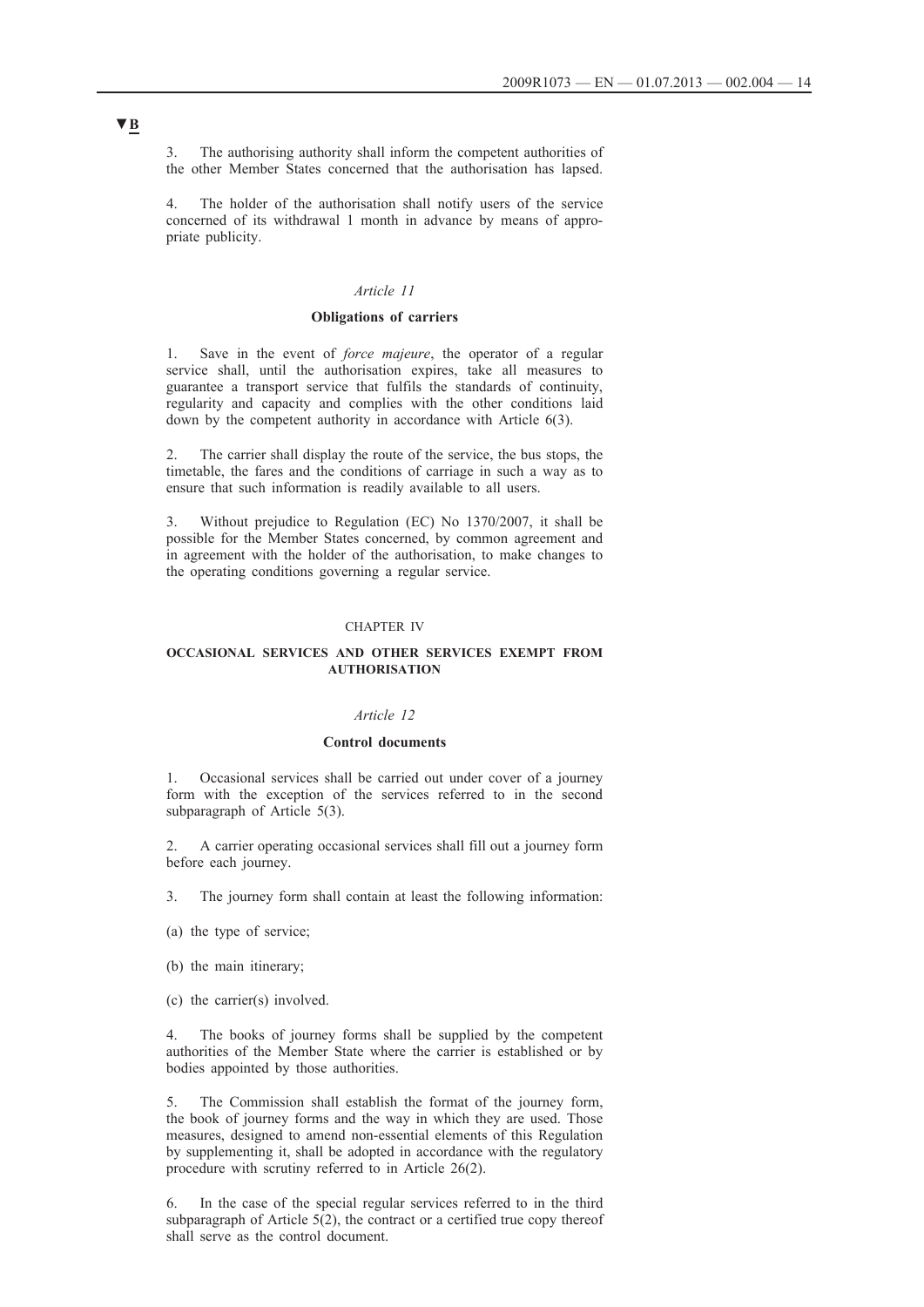### *Article 13*

## **Local excursions**

Within the framework of an international occasional service, a carrier may carry out occasional services (local excursions) in a Member State other than that in which it is established.

Such services shall be intended for non-resident passengers previously carried by the same carrier on one of the international services mentioned in the first paragraph and shall be carried out with the same vehicle or another vehicle from the same carrier or group of carriers.

### CHAPTER V

### **CABOTAGE**

## *Article 14*

## **General principle**

Any carrier who operates road passenger transport services for hire or reward and who holds a Community licence shall be permitted, under the conditions laid down in this Chapter and without discrimination on grounds of the carrier's nationality or place of establishment, to operate the cabotage operations as specified in Article 15.

#### *Article 15*

#### **Authorised cabotage operations**

Cabotage operations shall be authorised for the following services:

- (a) special regular services provided that they are covered by a contract concluded between the organiser and the carrier;
- (b) occasional services;
- (c) regular services, performed by a carrier not resident in the host Member State in the course of a regular international service in accordance with this Regulation with the exception of transport services meeting the needs of an urban centre or conurbation, or transport needs between it and the surrounding areas. Cabotage operations shall not be performed independently of such international service.

## *Article 16*

### **Rules applicable to cabotage operations**

1. The performance of the cabotage operations shall be subject, save as otherwise provided in Community legislation, to the laws, regulations and administrative provisions in force in the host Member State with regard to the following:

- (a) the conditions governing the transport contract;
- (b) the weights and dimensions of road vehicles;
- (c) the requirements relating to the carriage of certain categories of passengers, namely schoolchildren, children and persons with reduced mobility;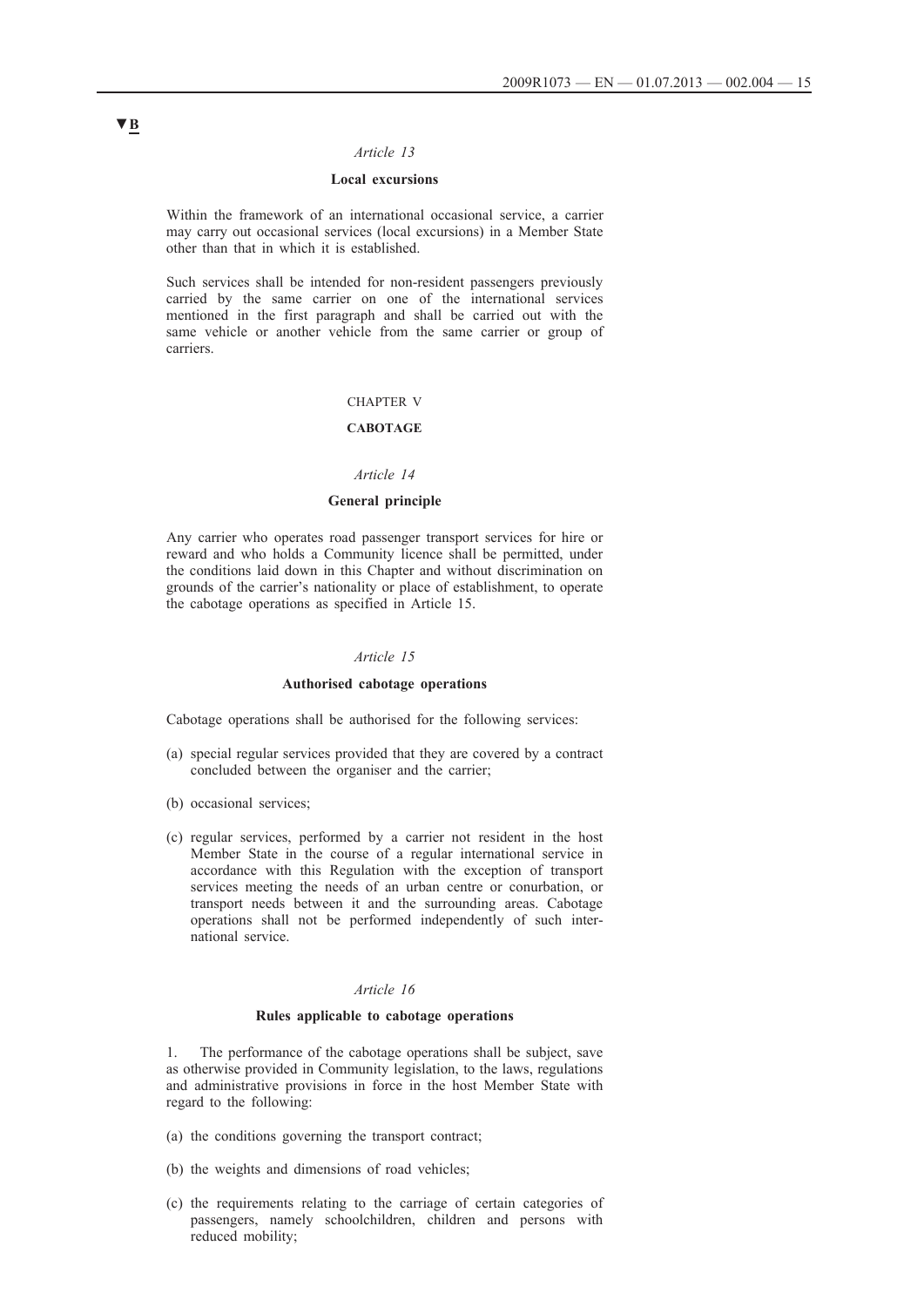(d) the driving time and rest periods;

(e) the value added tax (VAT) on transport services.

The weights and dimensions referred to in point (b) of the first subparagraph may, where appropriate, exceed those applicable in the carrier's Member State of establishment, but they may under no circumstances exceed the limits set by the host Member State for national traffic or the technical characteristics mentioned in the proofs referred to in Article 6(1) of Directive 96/53/EC.

2. Save as otherwise provided in Community legislation, cabotage operations which form part of the transport services provided for in Article 15(c) shall be subject to the laws, regulations and administrative provisions in force in the host Member State regarding authorisations, tendering procedures, the routes to be operated and the regularity, continuity and frequency of services as well as itineraries.

3. The technical standards of construction and equipment which must be met by vehicles used to carry out cabotage operations shall be those laid down for vehicles put into circulation in international transport.

4. The national laws, regulations and administrative provisions referred to in paragraphs 1 and 2 shall be applied to non-resident carriers under the same conditions as those imposed on carriers established in the host Member State, so as to prevent any discrimination on grounds of nationality or place of establishment.

#### *Article 17*

#### **Control documents for cabotage operations**

1. Cabotage operations in the form of occasional services shall be carried out under cover of a journey form as referred to in Article 12 which shall be kept on board the vehicle and be presented at the request of any authorised inspecting officer.

2. The following information shall be entered in the journey form:

(a) the points of departure and arrival of the service;

(b) the date of departure and the date on which the service ends.

3. The journey forms shall be supplied in books as referred to in Article 12 certified by the competent authority or body in the Member State of establishment.

4. In the case of special regular services, the contract concluded between the carrier and the transport organiser, or a certified true copy thereof, shall serve as the control document.

However, a journey form shall be filled out in the form of a monthly statement.

5. The journey forms used shall be returned to the competent authority or body in the Member State of establishment in accordance with procedures to be laid down by that authority or body.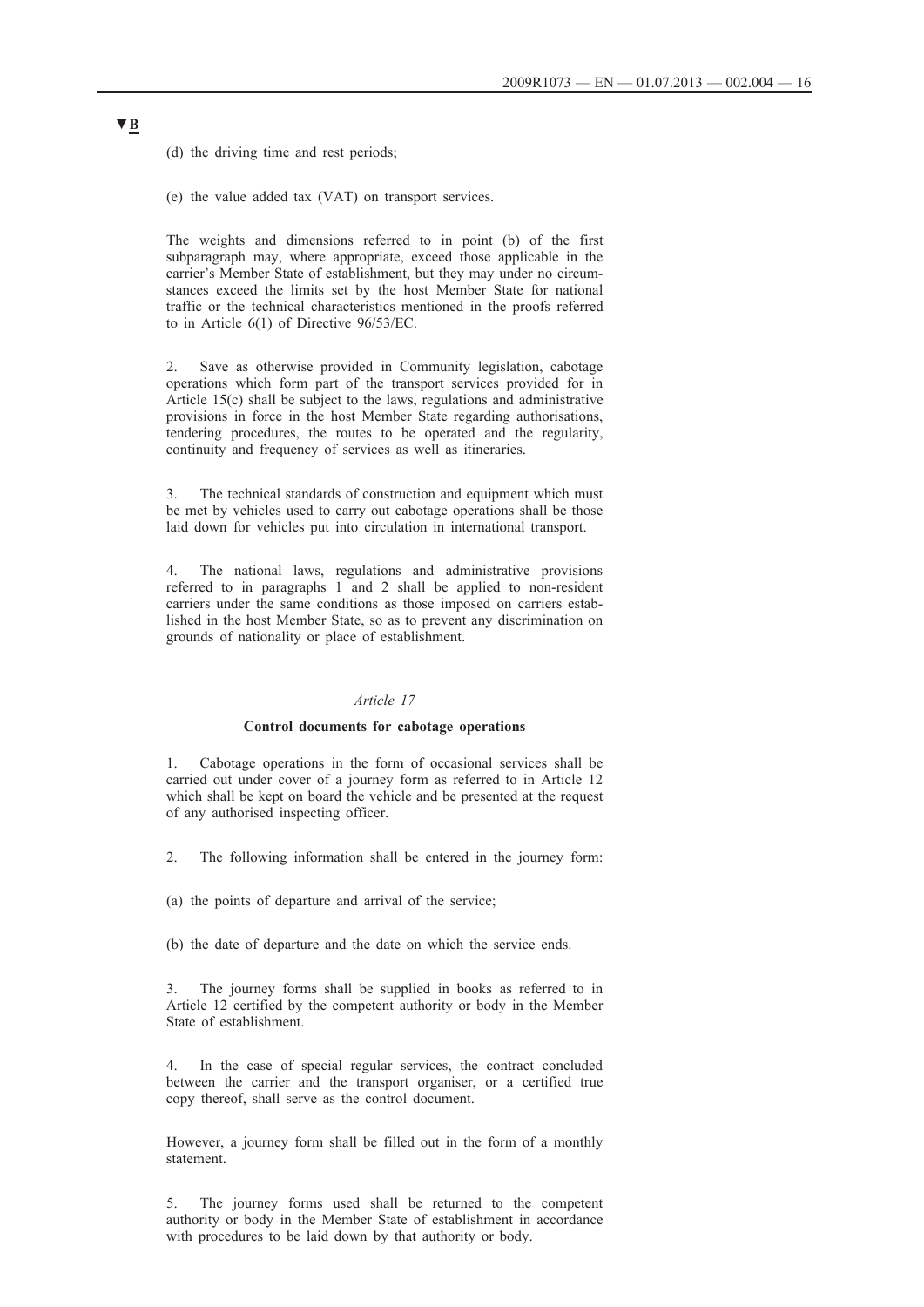#### CHAPTER VI

## **CONTROLS AND PENALTIES**

#### *Article 18*

### **Transport tickets**

1. Carriers operating a regular service, excluding special regular services, shall issue either individual or collective transport tickets indicating:

- (a) the points of departure and arrival and, where appropriate, the return journey;
- (b) the period of validity of the ticket;
- (c) the fare of transport.

2. The transport ticket provided for in paragraph 1 shall be presented at the request of any authorised inspecting officer.

## *Article 19*

## **Inspections on the road and in undertakings**

1. The authorisation or control document shall be carried on the vehicle and shall be presented at the request of any authorised inspecting officer.

2. Carriers operating international carriage of passengers by coach and bus shall allow all inspections intended to ensure that operations are being conducted correctly, in particular as regards driving and rest periods. In the context of the implementation of this Regulation, authorised inspecting officers shall be empowered to:

- (a) check the books and other documentation relating to the operation of the transport undertaking;
- (b) make copies of, or take extracts from, the books and documentation on the premises;
- (c) have access to all the transport undertaking's premises, sites and vehicles;
- (d) require the production of any information contained in books, documentation or data bases.

#### *Article 20*

#### **Mutual assistance**

Member States shall assist one another in ensuring the application and monitoring of this Regulation. They shall exchange information via the national contact points established pursuant to Article 18 of Regulation (EC) No 1071/2009.

#### *Article 21*

#### **Withdrawal of Community licences and authorisations**

1. The competent authorities of the Member State where the carrier is established shall withdraw the Community licence where the holder:

(a) no longer satisfies the conditions laid down in Article 3(1); or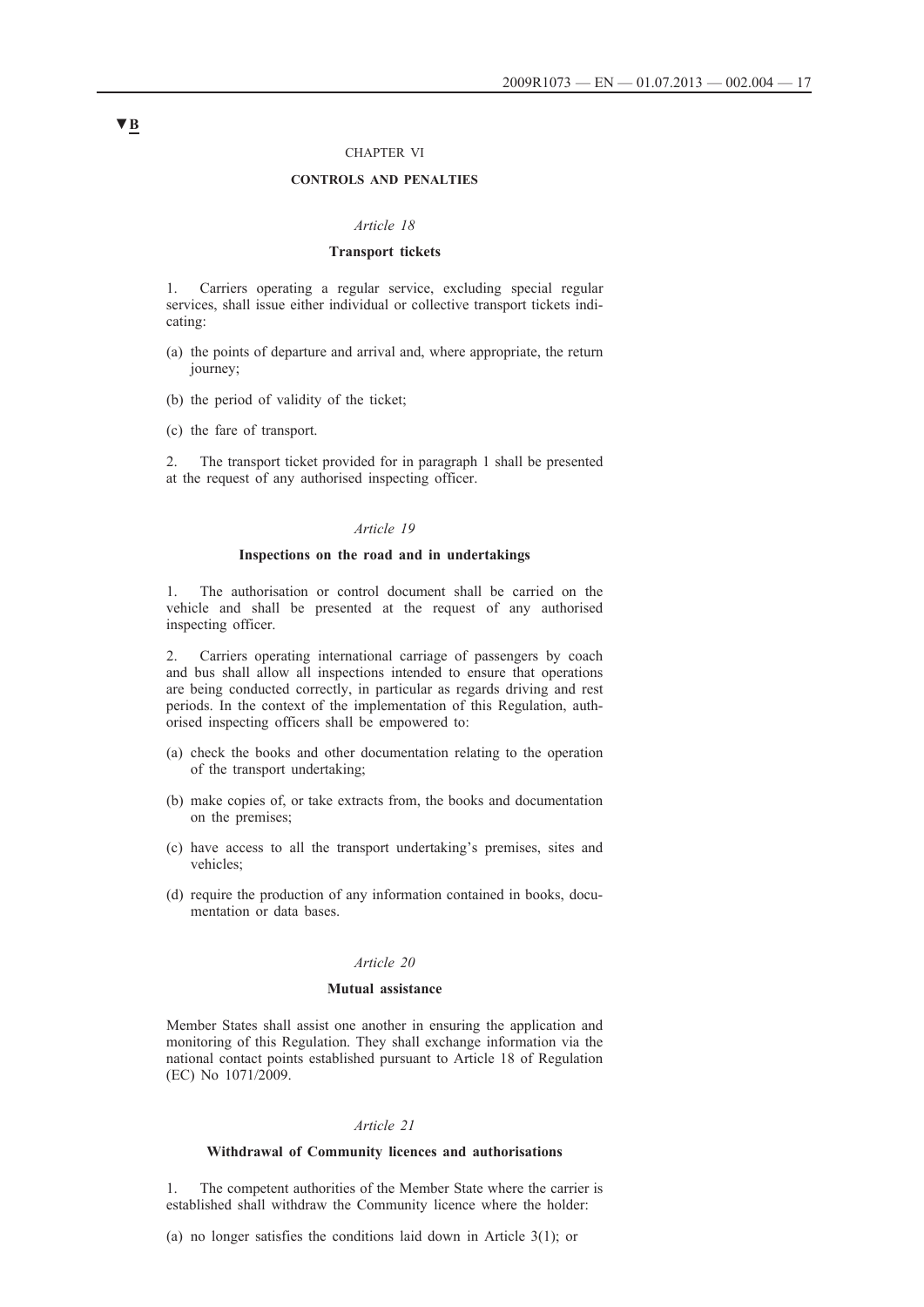(b) has supplied inaccurate information concerning the data which were required for the issue of the Community licence.

The authorising authority shall withdraw an authorisation where the holder no longer fulfils the conditions on the basis of which the authorisation was issued under this Regulation, in particular where the Member State in which the carrier is established so requests. That authority shall immediately inform the competent authorities of the Member State concerned.

### *Article 22*

## **Sanctioning of infringements by the Member State of establishment**

1. In the event of a serious infringement of Community road transport legislation committed or ascertained in any Member State, in particular with regard to the rules applicable to vehicles, driving and rest periods for drivers and the provision without authorisation of parallel or temporary services, as referred to in the fifth subparagraph of Article 5(1), the competent authorities of the Member State of establishment of the carrier who committed the infringement shall take appropriate action, which may include a warning if provided for by national law, to pursue the matter. This may lead, inter alia, to the imposition of the following administrative penalties:

- (a) the temporary or permanent withdrawal of some or all of the certified true copies of the Community licence;
- (b) the temporary or permanent withdrawal of the Community licence.

These penalties may be determined after the final decision on the matter has been taken and shall have regard to the seriousness of the infringement committed by the holder of the Community licence and to the total number of certified true copies of that licence held in respect of international traffic.

The competent authorities of the Member State of establishment shall communicate to the competent authorities of the Member State in which the infringements were ascertained, as soon as possible and at the latest within 6 weeks of their final decision on the matter, which, if any, of the penalties provided for in paragraph 1 have been imposed.

If such penalties are not imposed, the competent authorities of the Member State of establishment shall state the reasons therefor.

3. The competent authorities shall ensure that the penalties imposed on the carrier concerned are, as a whole, proportionate to the infringement or infringements which gave rise to such penalties, taking into account any penalty for the same infringement imposed in the Member State in which the infringement was ascertained.

This Article is without prejudice to the possibility of the competent authorities of the Member State of establishment of the carrier instituting proceedings before a national court or tribunal. In the event that such proceedings are brought, the competent authority in question shall inform the competent authorities of the Member States in which the infringements were ascertained thereof.

5. Member States shall ensure that carriers have the right to appeal against any administrative penalty imposed on them pursuant to this Article.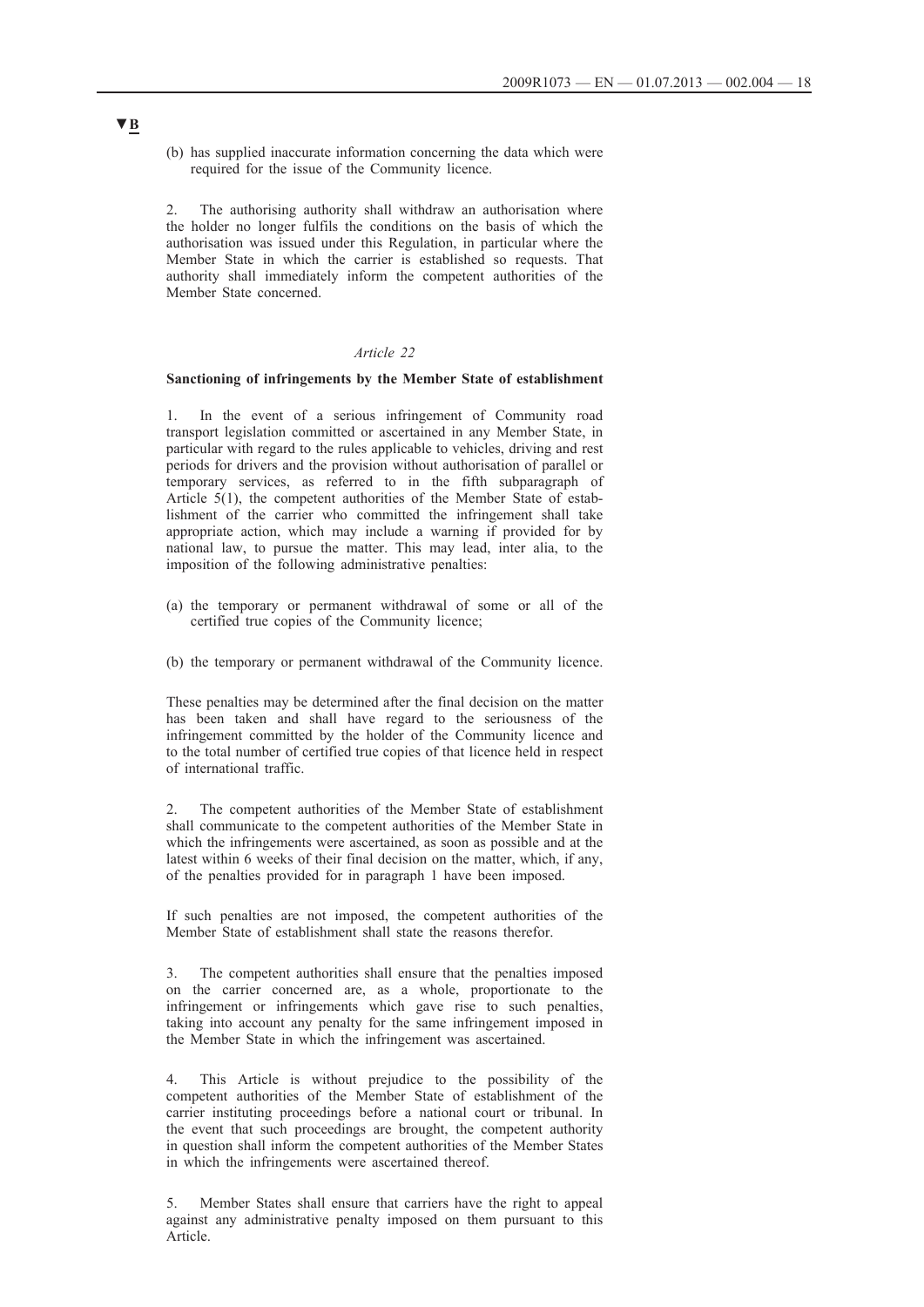### *Article 23*

## **Sanctioning of infringements by the host Member State**

1. Where the competent authorities of a Member State are aware of a serious infringement of this Regulation or of Community road transport legislation attributable to a non-resident carrier, the Member State within the territory of which the infringement is ascertained shall transmit to the competent authorities of the carrier's Member State of establishment, as soon as possible and at the latest within 6 weeks of their final decision, the following information:

- (a) a description of the infringement and the date and time when it was committed;
- (b) the category, type and seriousness of the infringement; and
- (c) the penalties imposed and the penalties executed.

The competent authorities of the host Member State may request that the competent authorities of the Member State of establishment impose administrative penalties in accordance with Article 22.

2. Without prejudice to criminal prosecution, the competent authorities of the host Member State may impose penalties on nonresident carriers who have committed infringements of this Regulation or of national or Community road transport legislation in their territory on the occasion of a cabotage operation. The penalties shall be imposed on a non-discriminatory basis and may, inter alia, consist of a warning, or, in the event of a serious infringement, a temporary ban on cabotage operations within the territory of the host Member State where the infringement was committed.

3. Member States shall ensure that carriers have the right to appeal against any administrative penalty imposed on them pursuant to this Article.

### *Article 24*

#### **Entry in the national electronic registers**

Member States shall ensure that serious infringements of Community road transport legislation attributable to carriers established in their territory, which have led to the imposition of a penalty by any Member State, as well as any temporary or permanent withdrawal of the Community licence or of the certified true copy thereof are recorded in the national electronic register of road transport undertakings. Entries in the register which concern a temporary or permanent withdrawal of a Community licence shall remain in the database for at least 2 years from the time of the expiry of the period of withdrawal, in the case of temporary withdrawal, or from the date of withdrawal, in the case of permanent withdrawal.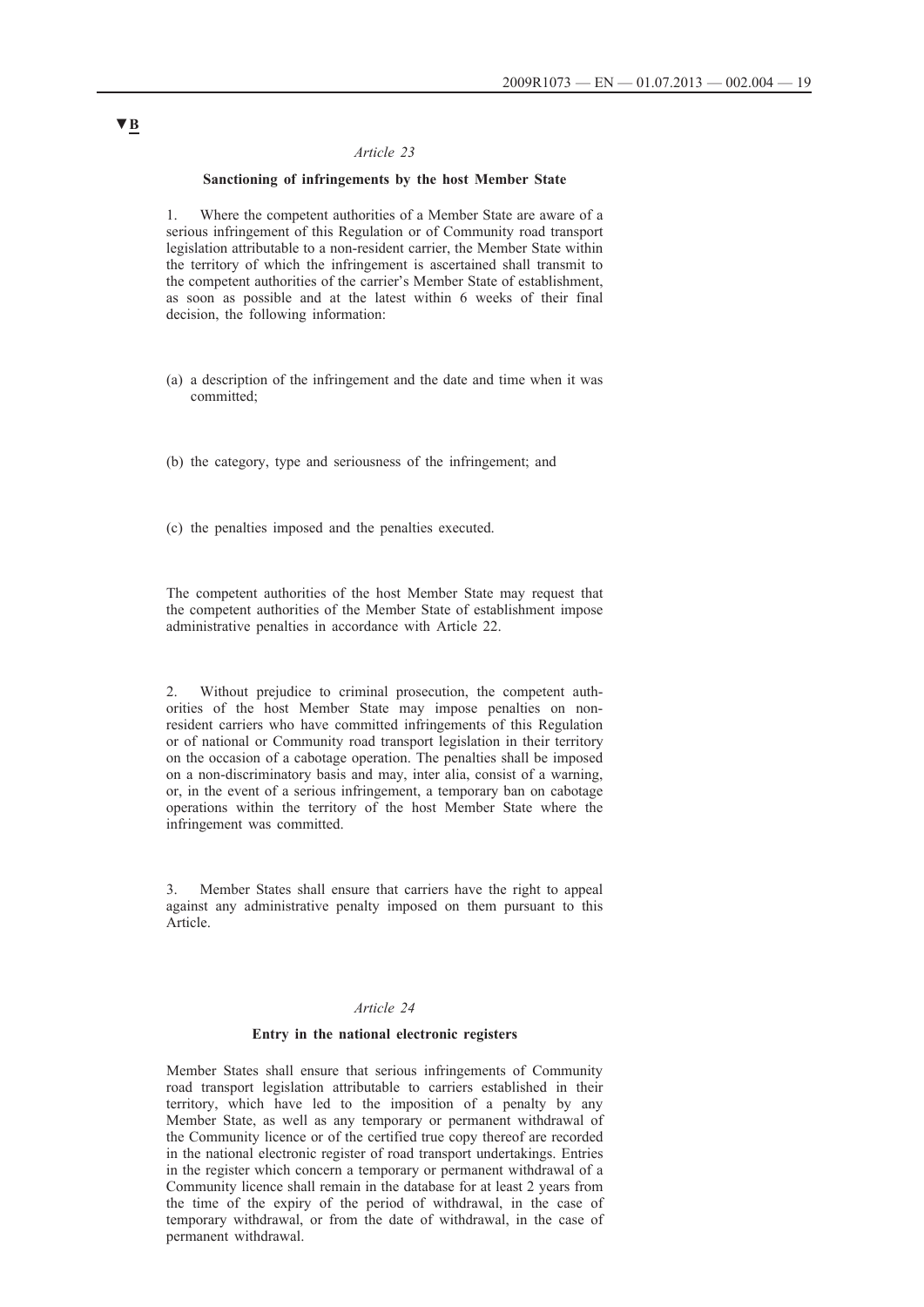### CHAPTER VII

## **IMPLEMENTATION**

#### *Article 25*

#### **Agreements between Member States**

1. Member States may conclude bilateral and multilateral agreements on the further liberalisation of the services covered by this Regulation, in particular as regards the authorisation system and the simplification or abolition of control documents, especially in border regions.

2. Member States shall inform the Commission of any agreements concluded under paragraph 1.

#### *Article 26*

### **Committee procedure**

1. The Commission shall be assisted by the committee established by Article 18(1) of Council Regulation (EEC) No 3821/85 of 20 December 1985 on recording equipment in road transport (1).

2. Where reference is made to this paragraph, Article 5a(1) to (4) and (5)(b), and Article 7 of Decision 1999/468/EC shall apply, having regard to the provisions of Article 8 thereof.

#### *Article 27*

#### **Penalties**

Member States shall lay down the rules on penalties applicable to infringements of the provisions of this Regulation and shall take all measures necessary to ensure that they are implemented. The penalties provided for must be effective, proportionate and dissuasive. Member States shall notify those provisions to the Commission by 4 December 2011 and shall notify it without delay of any subsequent amendment affecting them.

Member States shall ensure that all such measures are taken without discrimination as to the nationality or place of establishment of the carrier.

#### *Article 28*

#### **Reporting**

1. Every 2 years Member States shall communicate to the Commission the number of authorisations for regular services issued the previous year and the total number of authorisations for regular services valid at the end of that reporting period. This information shall be given separately for each country of destination of the regular service. Member States shall also communicate to the Commission the data concerning cabotage operations, in the form of special regular services and occasional services, carried out during the reporting period by resident carriers.

 $\overline{(^1)}$  OJ L 370, 31.12.1985, p. 8.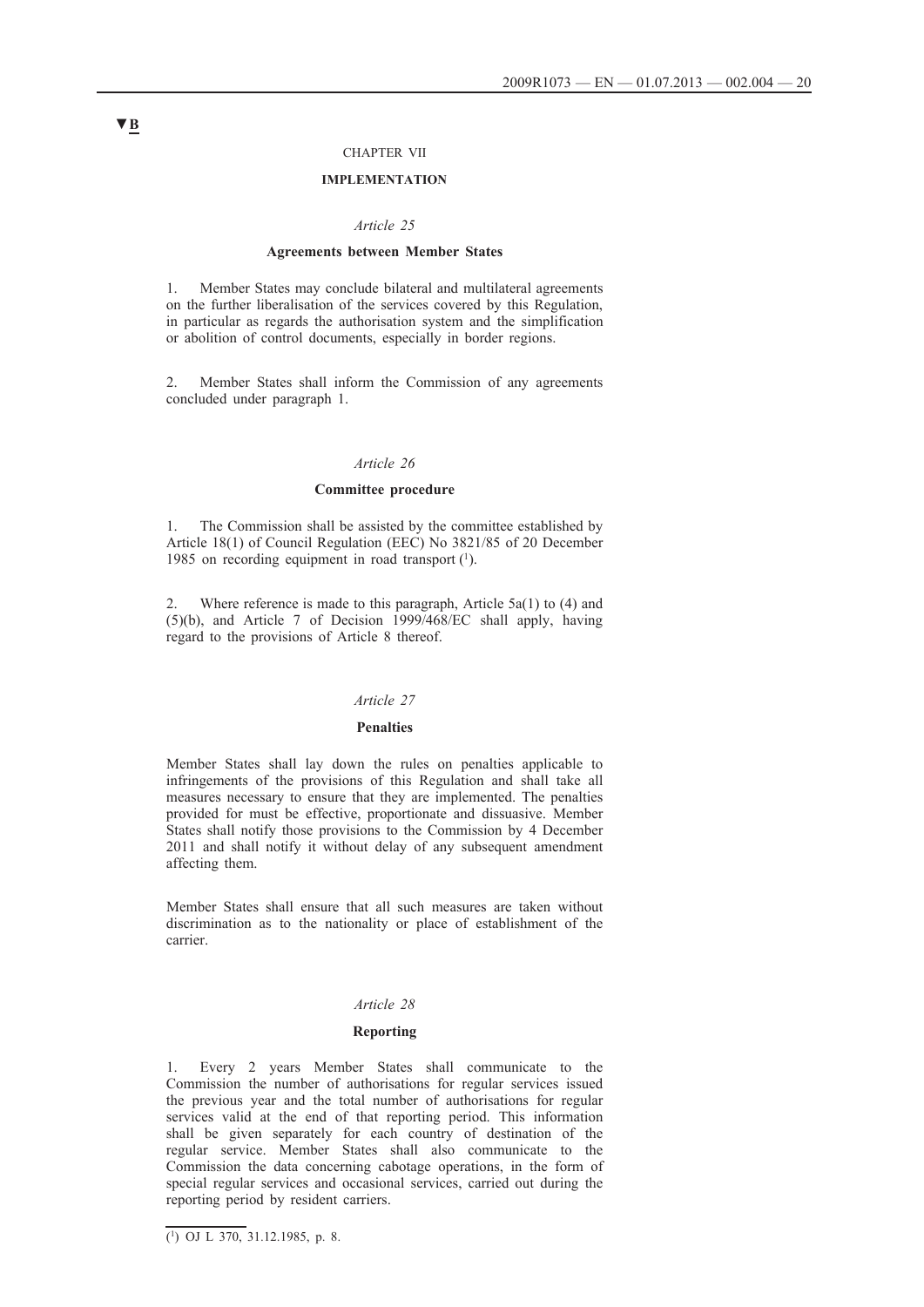2. Every 2 years the competent authorities in the host Member State shall send the Commission statistics on the number of authorisations issued for cabotage operations in the form of the regular services referred to in Article 15(c).

3. The Commission shall establish the format of the table to be used for the communication of the statistics referred to in paragraph 2. Those measures, designed to amend non-essential elements of this Regulation by supplementing it, shall be adopted in accordance with the regulatory procedure with scrutiny referred to in Article 26(2).

4. Member States shall inform the Commission no later than 31 January of every year of the number of carriers holding a Community licence as at 31 December of the previous year and of the number of certified true copies corresponding to the number of vehicles in circulation on that date.

#### *Article 29*

## **Amendment to Regulation (EC) No 561/2006**

In Article 8 of Regulation (EC) No 561/2006, the following paragraph shall be inserted:

'6a. By way of derogation from paragraph 6, a driver engaged in a single occasional service of international carriage of passengers, as defined in Regulation (EC) No 1073/2009 of the European Parliament and of the Council of 21 October 2009 on common rules for access to the international market for coach and bus services (\*), may postpone the weekly rest period for up to 12 consecutive 24-hour periods following a previous regular weekly rest period, provided that:

- (a) the service lasts at least 24 consecutive hours in a Member State or a third country to which this Regulation applies other than the one in which the service started;
- (b) the driver takes after the use of the derogation:
	- (i) either two regular weekly rest periods; or
	- (ii) one regular weekly rest period and one reduced weekly rest period of at least 24 hours. However, the reduction shall be compensated by an equivalent period of rest taken en bloc before the end of the third week following the end of the derogation period;
- (c) after 1 January 2014, the vehicle is equipped with recording equipment in accordance with the requirements of Annex IB to Regulation (EEC) No 3821/85; and
- (d) after 1 January 2014, if driving during the period from 22,00 to 06,00, the vehicle is multi-manned or the driving period referred to in Article 7 is reduced to three hours.

The Commission shall monitor closely the use made of this derogation in order to ensure the preservation of road safety under very strict conditions, in particular by checking that the total accumulated driving time during the period covered by the derogation is not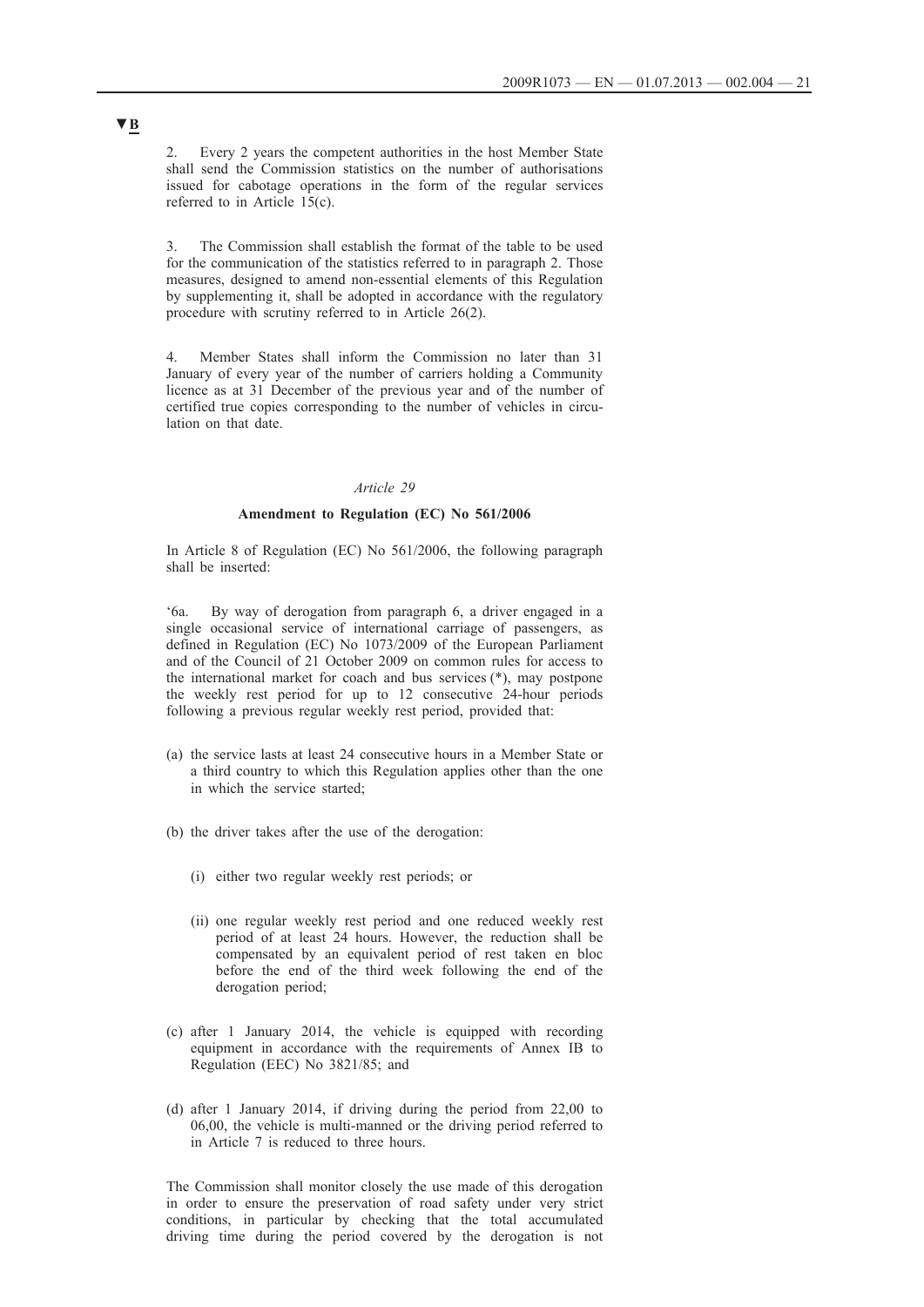excessive. By 4 December 2012, the Commission shall draw up a report assessing the consequences of the derogation in respect of road safety as well as social aspects. If it deems it appropriate, the Commission shall propose amendments to this Regulation in this respect.

(\*) OJ L 300, 14.11.2009, p. 88.'

## CHAPTER VIII

## **FINAL PROVISIONS**

## *Article 30*

### **Repeals**

Regulations (EEC) No 684/92 and (EC) No 12/98 are hereby repealed.

References to the repealed Regulations shall be construed as references to this Regulation and shall be read in accordance with the correlation table set out in Annex III.

## *Article 31*

## **Entry into force**

This Regulation shall enter into force on the 20th day following its publication in the *Official Journal of the European Union*.

It shall apply from 4 December 2011, with the exception of Article 29, which shall apply from 4 June 2010.

This Regulation shall be binding in its entirety and directly applicable in all Member States.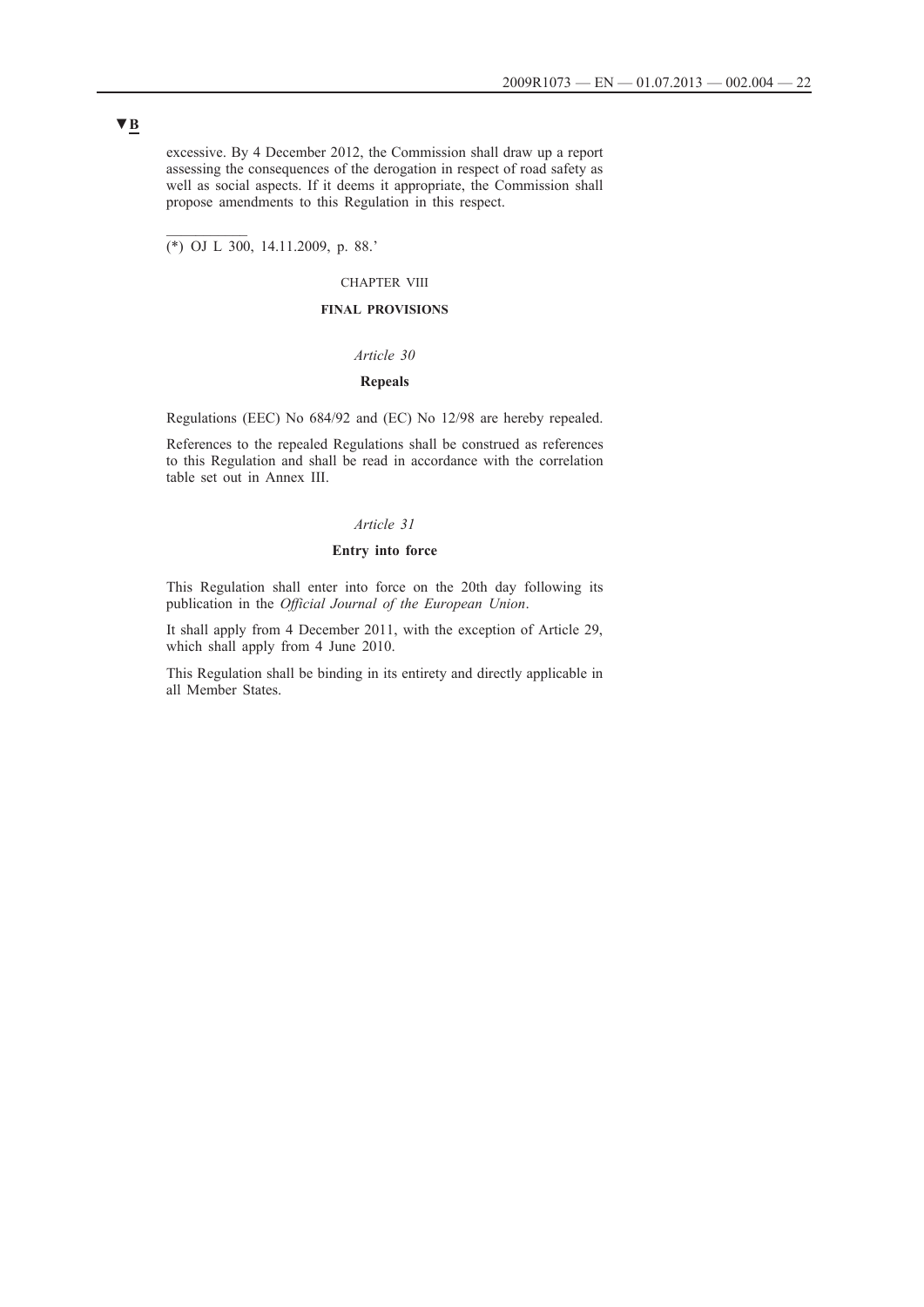## *ANNEX I*

## **Security features of the Community licence**

The Community licence must have at least two of the following security features:

- a hologram,
- special fibres in the paper which become visible under UV-light,
- at least one microprint line (printing visible only with a magnifying glass and not reproduced by photocopying machines),
- tactile characters, symbols or patterns,
- double numbering: serial number and issue number,
- a security design background with fine guilloche patterns and rainbow printing.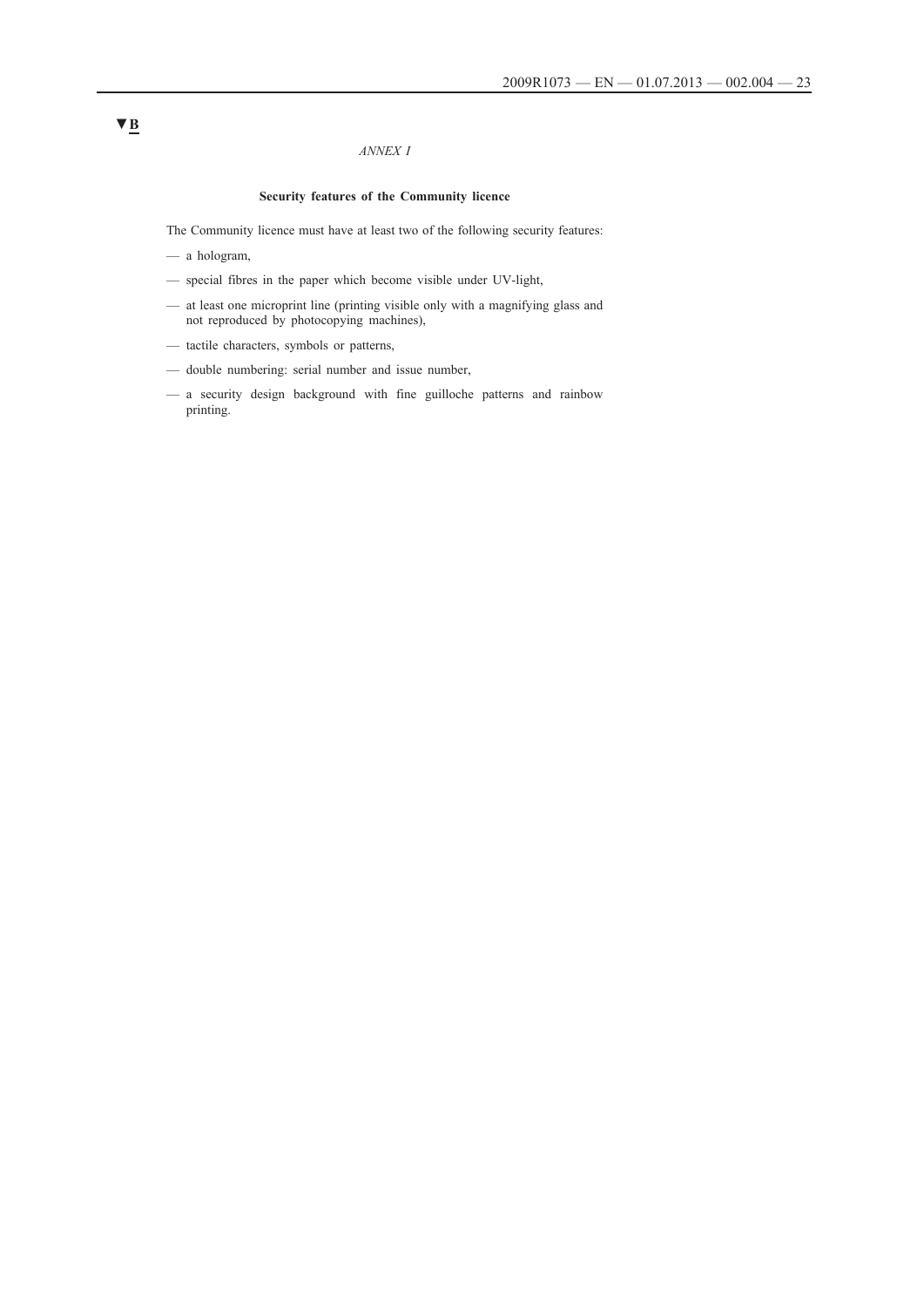#### *ANNEX II*

#### **Community licence model**

### **EUROPEAN COMMUNITY**

(a)

**▼M1**

(Colour Pantone light blue 290, or as close as possible to this colour, format DIN A4 cellulose paper  $100 \frac{\text{g}}{\text{m}^2}$  or more)

**▼B**

(First page of the licence)

(Text in the official language(s) or one of the official languages of the Member State issuing the licence)

Distinguishing sign of the Member State (1) issuing the licence

Name of the competent authority or body

LICENCE No...

 $(or)$ 

### CERTIFIED TRUE COPY No

for the international carriage of passengers by coach and bus for hire or reward

The holder of this licence  $(^{2})$  ...

is authorised to carry out international carriage of passengers by road for hire or reward in the territory of the Community pursuant to the conditions laid down by Regulation (EC) No 1073/2009 of the European Parliament and of the Council of 21 October 2009 on common rules for access to the international market for coach and bus service and in accordance with the general provisions of this licence.

|  | To |  |  |  |  |
|--|----|--|--|--|--|
|  |    |  |  |  |  |
|  |    |  |  |  |  |

(1) (1) The distinguishing signs of the Member States are: (B) Belgium, (BG) Bulgaria, (CZ) Czech Republic, (DK) Denmark, (D) Germany, (EST)<br>Estonia, (IRL) Ireland, (GR) Greece, (E) Spain, (F) France, (HR) Croatia, (I) It

(2) Full name or business name and full address of the carrier.<br>(3) Signature and seal of the competent authority or body issuing the licence.

**►**(1) **M2**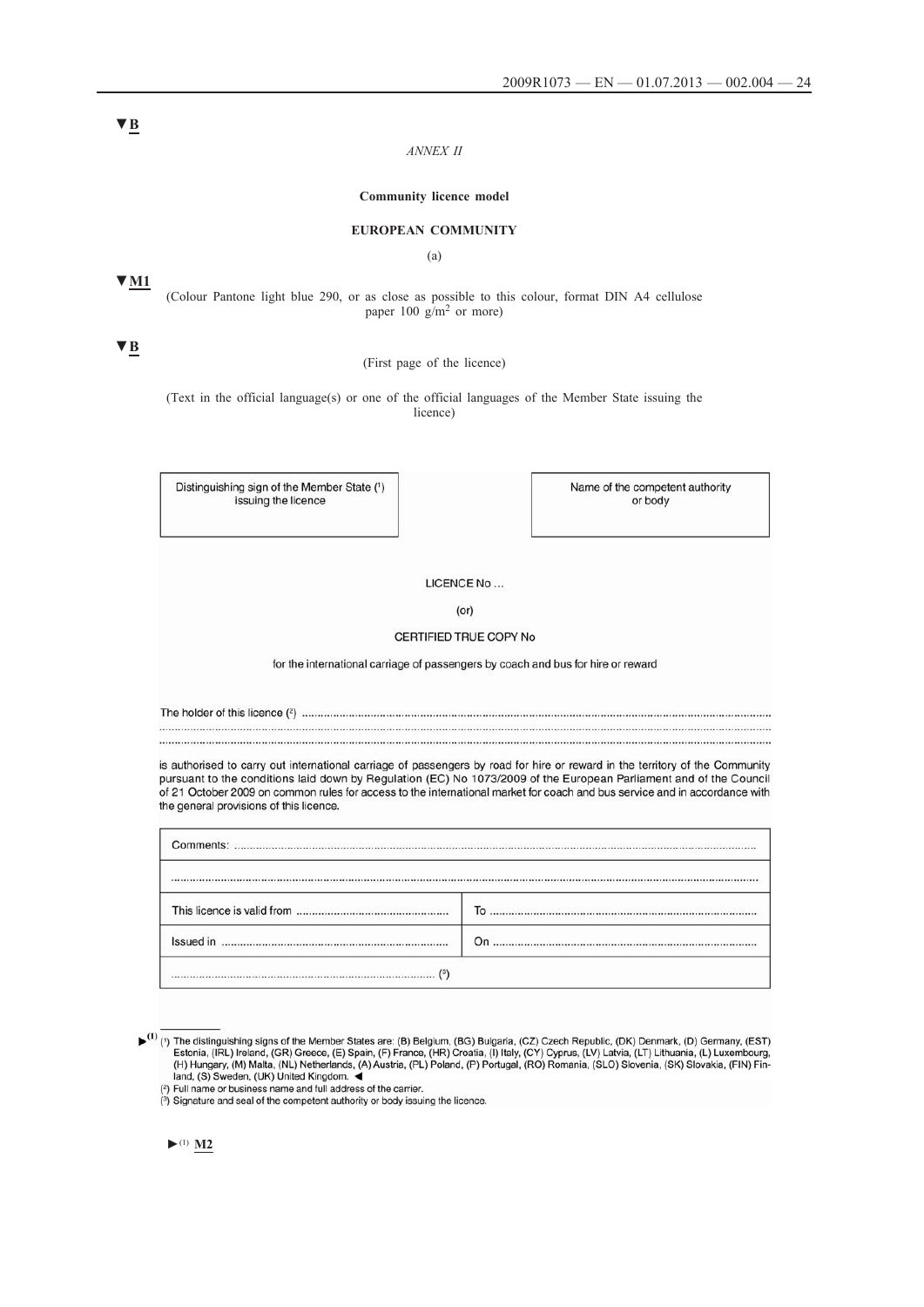(b)

#### (Second page of the licence)

(Text in the official language(s) or one of the official languages of the Member State issuing the licence)

#### **GENERAL PROVISIONS**

- 1. This licence is issued pursuant to Regulation (EC) No 1073/2009.
- 2. This licence is issued by the competent authorities of the Member State of establishment of the carrier for hire or reward who:
	- (a) is authorised in the Member State of establishment to undertake carriage by means of regular services, including special regular services, or occasional services by coach and bus;
	- (b) satisfies the conditions laid down in accordance with Community rules on admission to the occupation of road passenger transport operator in national and international transport operations;
	- (c) meets legal requirements regarding the standards for drivers and vehicles.
- 3. This licence permits the international carriage of passengers by coach and bus for hire or reward on all transport links for journeys carried out in the territory of the Community:
	- (a) where the point of departure and point of arrival are situated in two different Member States, with or without transit through one or more Member States or third countries;
	- (b) where the point of departure and the point of arrival are in the same Member State, while the picking up or setting down of passengers is in another Member State or in a third country;
	- (c) from a Member State to a third country and vice versa, with or without transit through one or more Member States or third countries;
	- (d) between third countries crossing the territory of one or more Member States in transit;

and empty journeys in connection with transport operations under the conditions laid down by Regulation (EC) No 1073/2009.

In the case of a transport operation from a Member State to a third country and vice versa, Regulation (EC) No 1073/2009 is applicable, for the part of the journey on the territory of Member States crossed in transit. It does not apply to that part of the journey within the territory of the Member State of picking up or setting down, as long as the necessary agreement between the Community and the third country concerned has not been concluded.

- 4. This licence is personal and non-transferable.
- 5. This licence may be withdrawn by the competent authority of the Member State of issue in particular where the carrier:
	- (a) no longer satisfies the conditions laid down in Article 3(1) of Regulation (EC) No 1073/2009;
	- (b) has supplied inaccurate information regarding the data required for the issue or renewal of the licence;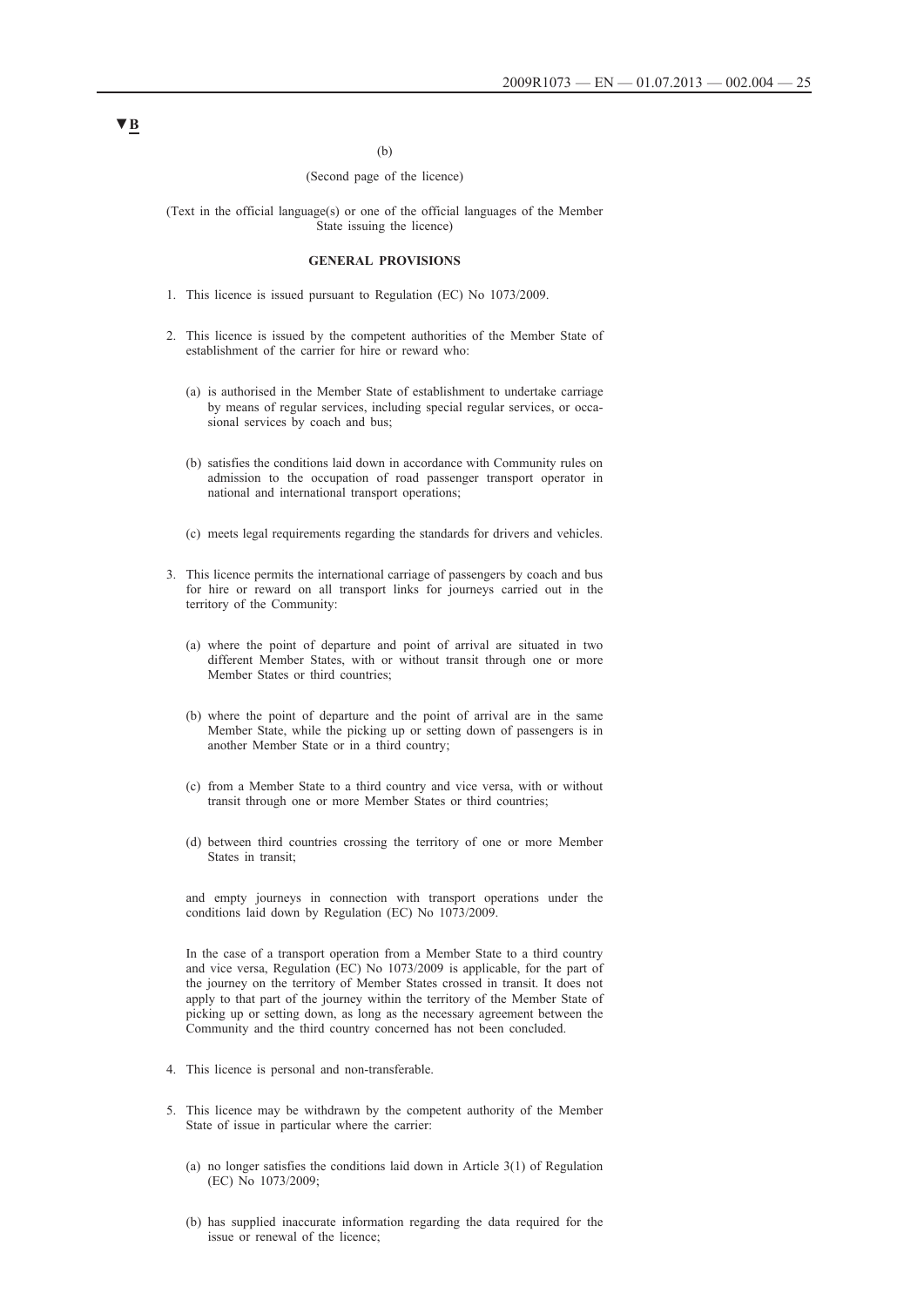(c) has committed a serious infringement or infringements of Community road transport legislation in any Member State, in particular with regard to the rules applicable to vehicles, driving and rest periods for drivers and the provision, without authorisation, of parallel or temporary services as referred to in the fifth subparagraph of Article 5(1) of Regulation (EC) No 1073/2009. The competent authorities of the Member State of establishment of the carrier who committed the infringement may, inter alia, withdraw the Community licence or make temporary or permanent withdrawals of some or all of the certified true copies of the Community licence.

These penalties are determined in accordance with the seriousness of the breach committed by the holder of the Community licence and with the total number of certified true copies that he possesses in respect of his international transport services.

- 6. The original of the licence must be kept by the carrier. A certified true copy of the licence must be carried on the vehicle carrying out an international transport operation.
- 7. This licence must be presented at the request of any authorised inspecting officer.
- 8. The holder must, on the territory of each Member State, comply with the laws, regulations and administrative measures in force in that State, particularly with regard to transport and traffic.
- 9. 'Regular services' means services which provide for the carriage of passengers at specified intervals along specified routes, passengers being taken up and set down at predetermined stopping points, and which are open to all, subject, where appropriate, to compulsory reservation.

The regular nature of the service shall not be affected by any adjustment to the service operating conditions.

Regular services require authorisation.

'Special regular services' means regular services, by whomsoever organised, which provide for the carriage of specified categories of passengers, to the exclusion of other passengers, at specified intervals along specified routes, passengers being taken up and set down at predetermined stopping points.

Special regular services shall include:

- (a) the carriage of workers between home and work;
- (b) carriage of school pupils and students to and from the educational institution.

The fact that a special service may be varied according to the needs of users shall not affect its classification as a regular service.

Special regular services do not require authorisation if they are covered by a contract between the organiser and the carrier.

The organisation of parallel or temporary services, serving the same public as existing regular services, requires authorisation.

'Occasional services' means services which do not fall within the definition of regular services, including special regular services, and whose main characteristic is that they carry groups constituted on the initiative of a customer or of the carrier himself. The organisation of parallel or temporary services comparable to existing regular services and serving the same public as the latter shall be subject to authorisation in accordance with the procedure laid down in Chapter III of Regulation (EC) No 1073/2009. These services shall not cease to be occasional services solely on the grounds that they are provided at certain intervals.

Occasional services do not require authorisation.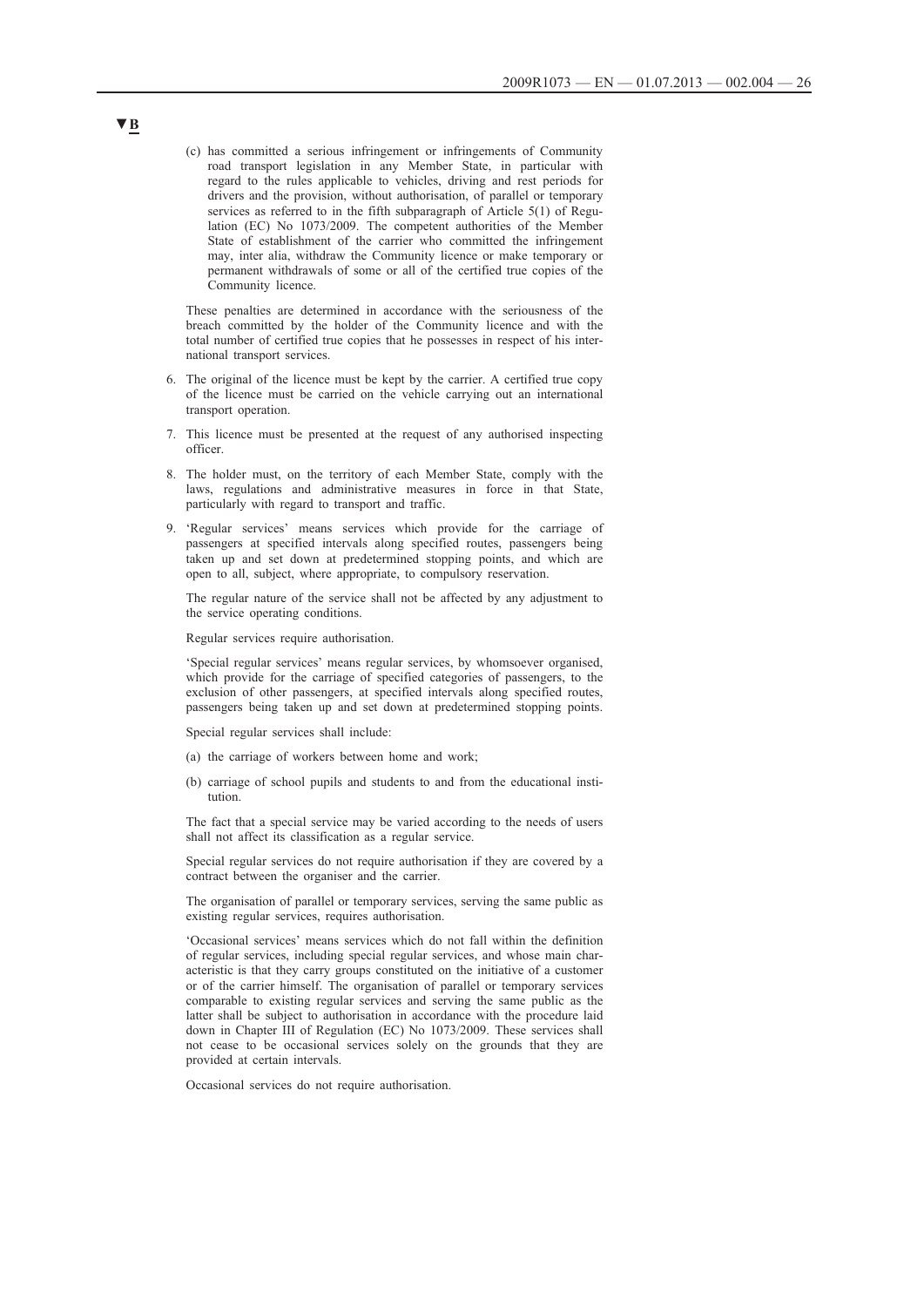## *ANNEX III*

# **CORRELATION TABLE**

| Regulation (EEC) No 684/92 | Regulation (EC) No 12/98 | This Regulation                           |
|----------------------------|--------------------------|-------------------------------------------|
| Article 1                  |                          | Article 1                                 |
| Article 2, point 1.1.      | Article $2(1)$           | Article $2(2)$ , Article $5(1)$           |
| Article 2, point 1.2.      | Article $2(2)$           | Article $2(3)$ , Article $5(2)$           |
| Article 2, point 1.3.      |                          | fifth<br>Article<br>5(1),<br>subparagraph |
| Article 2, point 3.1.      | Article $2(3)$           | Article $2(4)$ , Article $5(3)$           |
| Article 2, point 3.3.      |                          | Article $5(3)$                            |
| Article 2, point 3.4.      |                          | Article $5(3)$                            |
| Article 2, point 4.        |                          | Article $2(5)$ , Article $5(5)$           |
| Article 3                  |                          | Article 3                                 |
| Article 3a                 |                          | Article 4                                 |
| Article 4                  |                          | Article 5                                 |
| Article 5                  |                          | Article 6                                 |
| Article 6                  |                          | Article 7                                 |
| Article 7                  |                          | Article 8                                 |
| Article 8                  |                          | Article 9                                 |
| Article 9                  |                          | Article 10                                |
| Article 10                 |                          | Article 11                                |
| Article 11                 |                          | Article 12                                |
| Article 12                 |                          | Article 13                                |
| Article 13                 |                          | Article 5(5)                              |
|                            | Article 1                | Article 14                                |
|                            | Article $2(4)$           |                                           |
|                            | Article 3                | Article 15                                |
|                            | Article 4                | Article 16                                |
|                            | Article 5                | Article $4(3)$                            |
|                            | Article 6                | Article 17                                |
|                            | Article 7                | Article $28(3)$                           |
|                            | Article 8                | Article 26                                |
|                            | Article 9                |                                           |
| Article 14                 |                          | Article 18                                |
| Article 15                 |                          | Article 19                                |
|                            | Article $11(1)$          | Article 20                                |
| Article $16(1)$            |                          | Article $21(1)$                           |
| Article $16(2)$            |                          | Article $21(2)$                           |
| Article $16(3)$            |                          | Article $22(1)$                           |